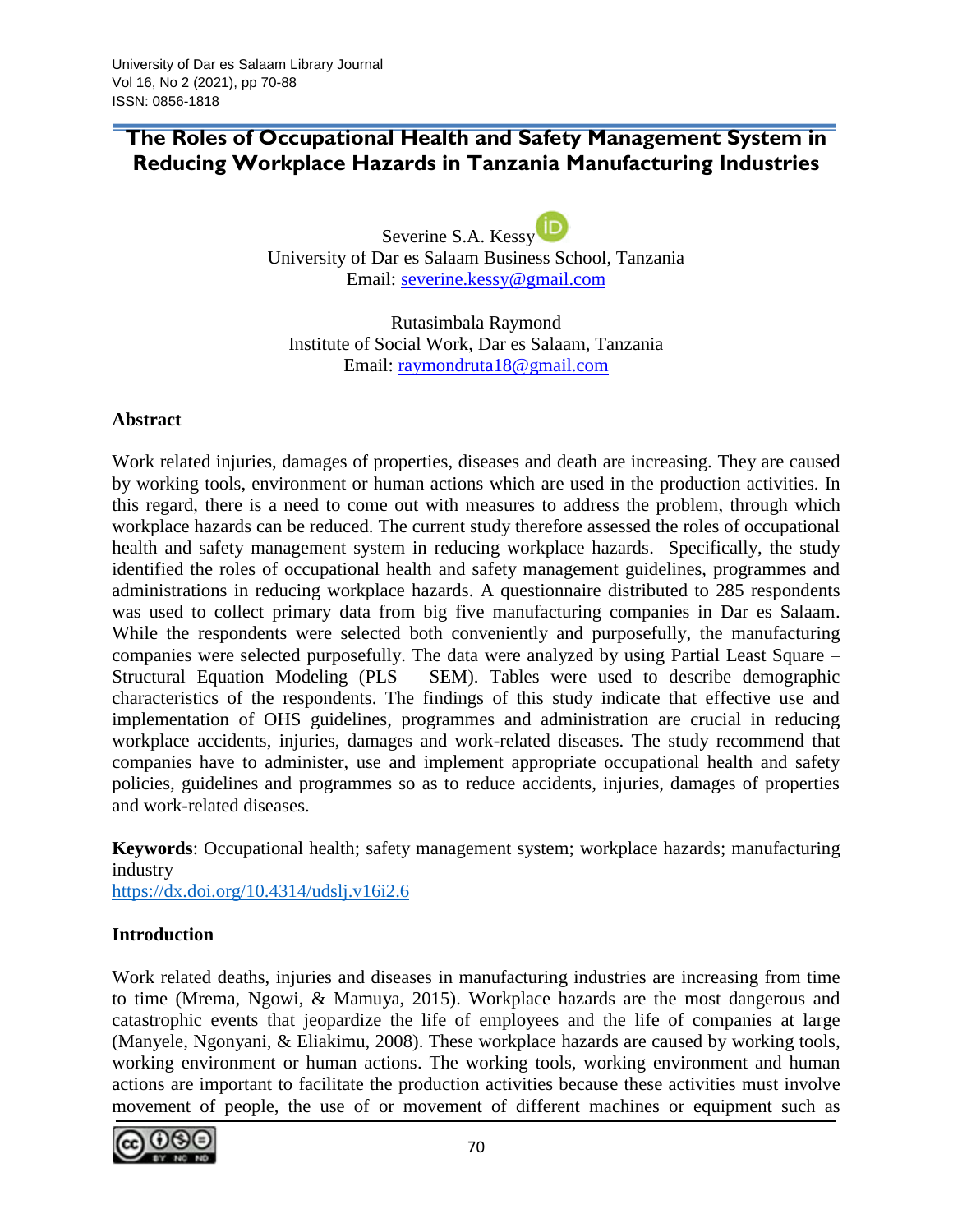Severine S.A. Kessy & Rutasimbala Raymond

hammers, cars, chairs or computers, some of which may create temperature, pressure or noise in the working environment (Yusuf, Anis, & Sari, 2012). These movements and use of machines are adversary to employees and welfare of the company because employees get injured and machines and equipment are damaged; hence the quantity or quality of products are decreased (Mohammadfam et al., 2017). It cause economic and social loss to employees and in the company (Farouk, 2017). In this regard, different countries including Tanzania set and establish standards that aim to reduce workplace accidents, injuries and work related diseases (Yoon et al., 2013). Also, many companies have established standards, actions and mechanisms that are used to manage, control and reduce workplace hazards (Mrema et al., 2015). These standards, actions and mechanisms which are used to reduce workplace hazards are known as occupational health and safety management systems. They are also referred to as occupational health and safety guidelines (OHSGs), Occupational health and safety programs (OHSPs) and Occupational health and safety administrations (OHSAs). They include guidelines (policies, laws, regulations and standards); programmes (training, rehabilitation, testing and awareness); and administration (inspections, controlling tools, involvement and committees) (Mrema et al., 2015; Sklad, 2019). The presence of hazards identification, hazards control plans and measures as well as evaluation of hazards at workplaces can reduce workplace hazards (ILO, 2011a; Yoon et al., 2013). To reduce workplace hazards, the occupation health and safety management system must ensure compliance of guidelines, implementation of established programmes and effective administration (Amponsah-Tawiah & Mensah, 2016; Rahman, et al., 2018).

The leading sectors for workplace hazards are manufacturing, mining, construction and transportation sectors, whereas some sectors such as education and tourism experience very few cases of hazards (Yoon et al., 2013). Workers are affected either physically, mentally or biologically because workplace hazards are either physical , psychological , ergonomic, chemical or biological ones (Alli, 2008; Amponsah-Tawiah & Mensah, 2016). In addition, the effects caused by workplace hazards are increasing every day. The effects involve death, disabilities and management costs to workers, the community, organizations and governments at large (Amponsah-Tawiah & Mensah, 2016). Moreover, fatal or non-fatal injuries and work related diseases are increasing. It is approximated that in average each employee lose three work days due to accidents or injuries resulting from workplace hazards particularly in Sub-Saharan Africa (Manyele et al., 2008). Manufacturing companies in Tanzania are regarded as the dangerous sector. This is because the nature of work in all manufacturing company is associated with temperature, pressure, vibration, movement, noise, chemical and turmoil. Each of these affects employees and organizations in one way or another. For example, there are physical, ergonomic, psychological, chemical and biological effects that occur to employees and damages infrastructure of the organization (URT, 2003).

Workplace hazards assessment and risk identification are important for any organization so as to take proper measures that ensure security and protection to employees, property and the whole organization against workplace hazards. It is reported that more than two millions of workers die and 300 millions get accidents or fatal and non-fatal injuries each year (Moyo & Muzimkhulu, 2015; Mrema et al., 2015).

Despite the presence of occupational health and safety guidelines, programmes and administration, workplace hazards remain one of the continuous problems in developing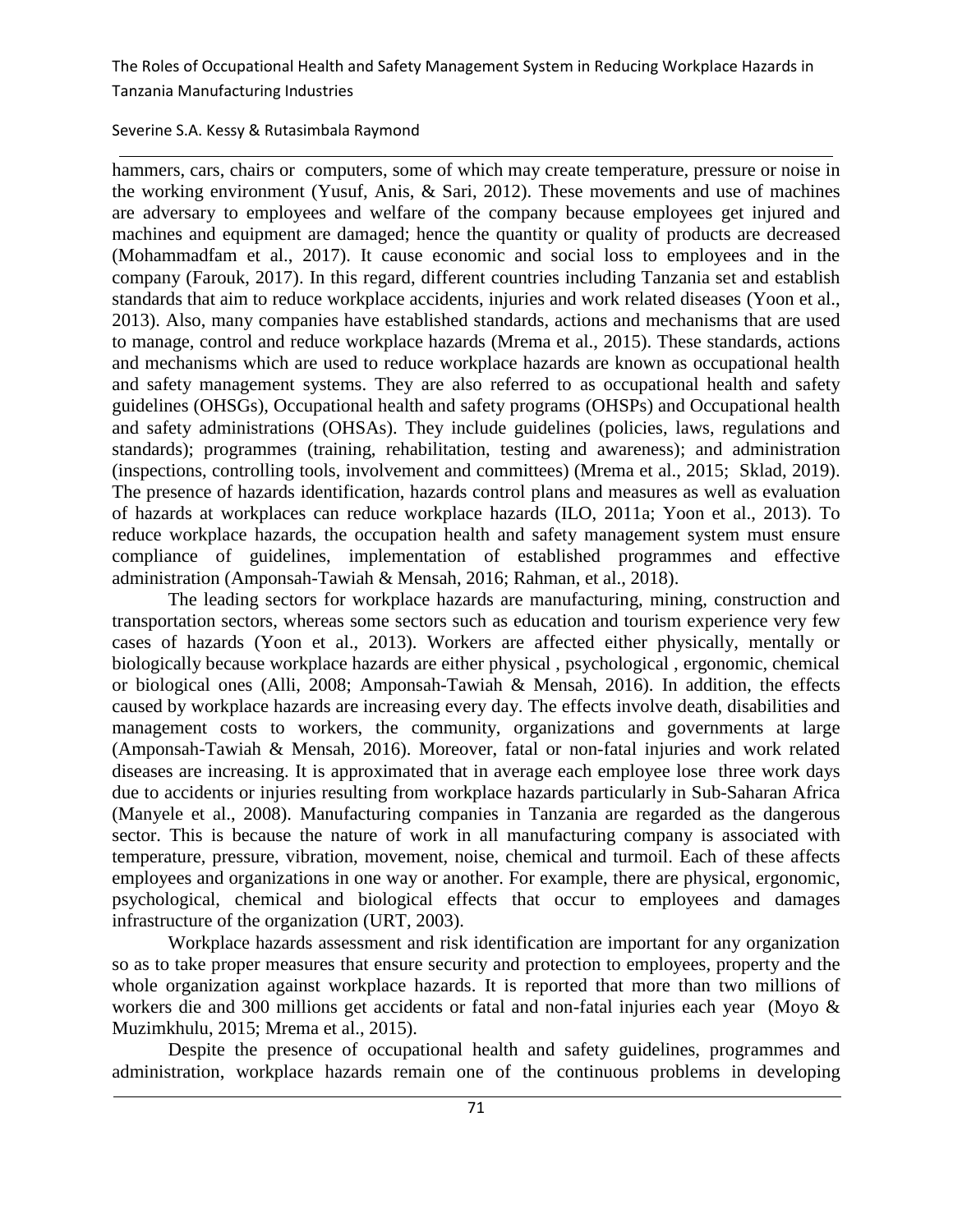countries, Tanzania inclusive. The extant studies informing about these persistent hazards are very few. For example, Gujrath, Kale and Samir (2013), Manyele et al. (2008), and Mrema et al. (2015) focused on the impacts, status and challenges facing occupational health and safety management system in Tanzania and pointed out that companies are faced with death or injuries of their employees, damages of properties and work related diseases to employees. Also, studies by Yoon et al. (2013) in Korea and by Robson et al. (2007) in Canada were conducted outside Tanzania. This makes little to be known regarding the roles of occupational health and safety management system in reducing workplace hazards in Tanzania manufacturing industries.

In all, the studies have exposed limited information concerning the roles of occupational health and safety management guidelines, programmes and administration in improving health and safety or reducing workplace accidents, injuries and work-related diseases in manufacturing industries. This knowledge gap shapes the way of conducting the current study so as to address the research problem. Given the limited knowledge concerning the roles of occupational health and safety management system in reducing workplace hazards in manufacturing industries, the current study specifically focused on:

- identifying the roles of occupational health and safety management guidelines in reducing workplace hazards;
- investigating the roles of occupational health and safety management programmes in reducing workplace hazards; and
- identifying the roles of occupational health and safety management administrations in reducing workplace hazards.

# **Literature Review**

## *Conceptualization*

Concepts of workplace hazards and occupational health and safety management system have been defined differently by scholars from different disciplines. In this regard, Alli (2008) defines workplace hazard as a physical condition or a psychological one or a combination of both with a possibility to cause human injuries, damage to property, destruction to environment or a combination of the three. Workplace hazards are a danger exposed to an employee which can cause harm to human beings or property if not managed in appropriate time (URT, 2010). According to URT (2003)**,** hazards at workplace mean the source of or exposure to a danger that occurs at work or when someone is working. Hazards can cause accidents, injuries and workrelated diseases. Workplace hazards in manufacturing industries can be physical hazards, ergonomic hazards, psychological hazards, chemical hazards or biological hazards (Gyekye, 2006; URT, 2003). Generally, workplace hazards are incidences and sources of danger to which employees are exposed. These incidences cause accidents which result to injuries and work related diseases. Workers are affected either physically, mentally or biologically because workplace hazards are either physical hazards, psychological hazards, ergonomic hazards, chemical hazards or biological hazards (Alli, 2008; Amponsah-Tawiah & Mensah, 2016). Also, workplace hazards cause disability or mental confusion to workers due to the fatality or nonfatality nature of the injuries and work related diseases (Mrema et al., 2015). Workplace hazards are caused by temperature, pressure, movement, vibration, noise and chemical materials. Also, the hazards involve harming the human body. For instance, human body can be harmed through body cut, high or low temperature, radiations or fire exposure and short-term exposure sore

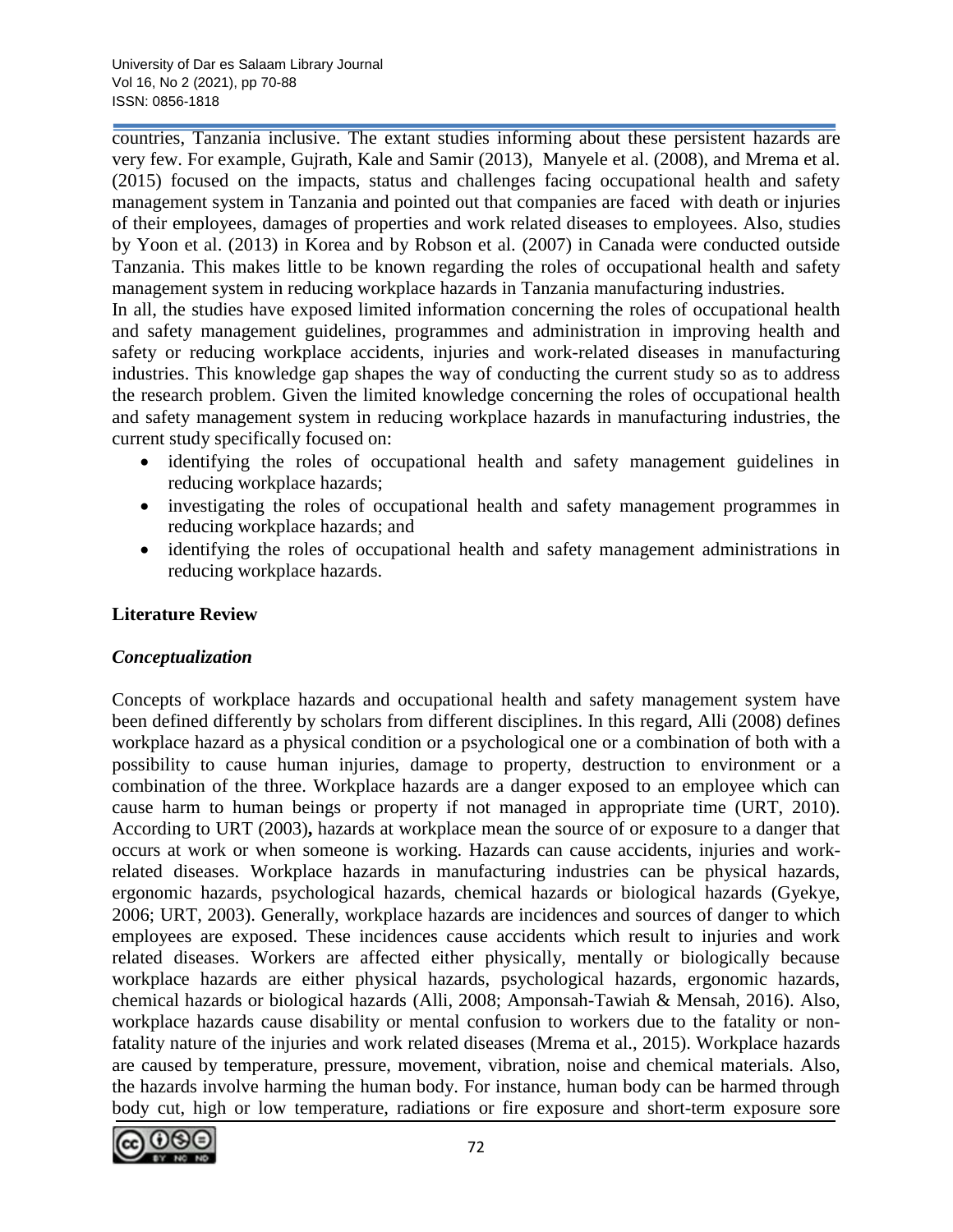Severine S.A. Kessy & Rutasimbala Raymond

muscle which may result in long-term illness (ILO-OSH, 2013). Furthermore, workplace hazards may be caused by the nature of work like lifting heavy materials and the nature of work stations and work content, as well as working period that may results to boredom and fatigue (Alli, 2008; URT, 2010).

Management of occupational health and safety at workplace should apply all means to ensure that accidents, injuries and work related diseases are minimized. This is because they cost employees, organizations, communities and the nations at large (Amponsah-tawiah & Mensah, 2016). According to Robson et al. (2007), occupational health and safety management system (OHSMS) is a combination of related and connected elements that establish and control occupational health and safety policy, objectives and other related elements. Also, the OHSMS is the negotiated organizational management system that involve integrated specific elements that improve health and safety at workplace (Gujrath, Kale & Samir, 2013). According to Adianto, Sartika and Widodo (2017), OHSMS involves the structure of the organization, planning, responsibilities, implementation and procedures (Jingjing et al., 2020). Also, it is a process and all resources to develop, implement, maintain and review occupational health and safety policies, procedures and guidelines with the aim of ensuring safe, efficient and productive workplace organization (Christensen et al., 2017; Kiriliuk & Niciejewska, 2020). OHSMS means all guidelines, programmes and administrations concerning occupational health and safety at workplace.

### *Theoretical Perspectives*

The theoretical perspective of this study is based on Henrich's Domino Theory and Maslow theory as constructed and demonstrated by Maslow (1943) respectively. Henrich's Domino Theory considers accidents to be the results of sequential chain of events which is arranged like line of dominoes falling over (Pejman, Aadal, & Kiyanoosh, 2013). This sequential chain of events includes social environment and origin, personal fault, unsafe act or conditions, accidents and injury (Ghasemi et al.*,* 2013). If one domino falls (social environment and origin), it causes the fall of the next dominoes until the last but when key factors (unsafe condition or unsafe act) are removed at any point it prevents the start of the chain reaction.

Domino Theory explains that accidents and injuries are caused by unsafe conditions or unsafe acts (e.g. working environment at workplace). These unsafe conditions or unsafe acts will be catalyzed if occupational health and safety guidelines, programmes and administration act passive in the next event series like person fault and unsafe act or conditions. Eventually, workplace hazards, that is accidents, injuries and work related diseases will occur (Ghasemi et al., 2013). However, occupational health and safety guidelines (regulations and policies) programmes (training and inspection) and administration (involvement of employees and the use of proper personal protective equipment) in working environment reduce workplace accidents, injuries and work related diseases (Hosseinian & Torghabeh, 2012). In managing dominoes from falling over that cause workplace accidents, injuries and work related diseases, the organizations and government have to establish occupational health and safety laws, rules and regulations and conduct occupational health and safety training on inspection and awareness. Furthermore, the government and organizations have to involve employees in managing occupational health and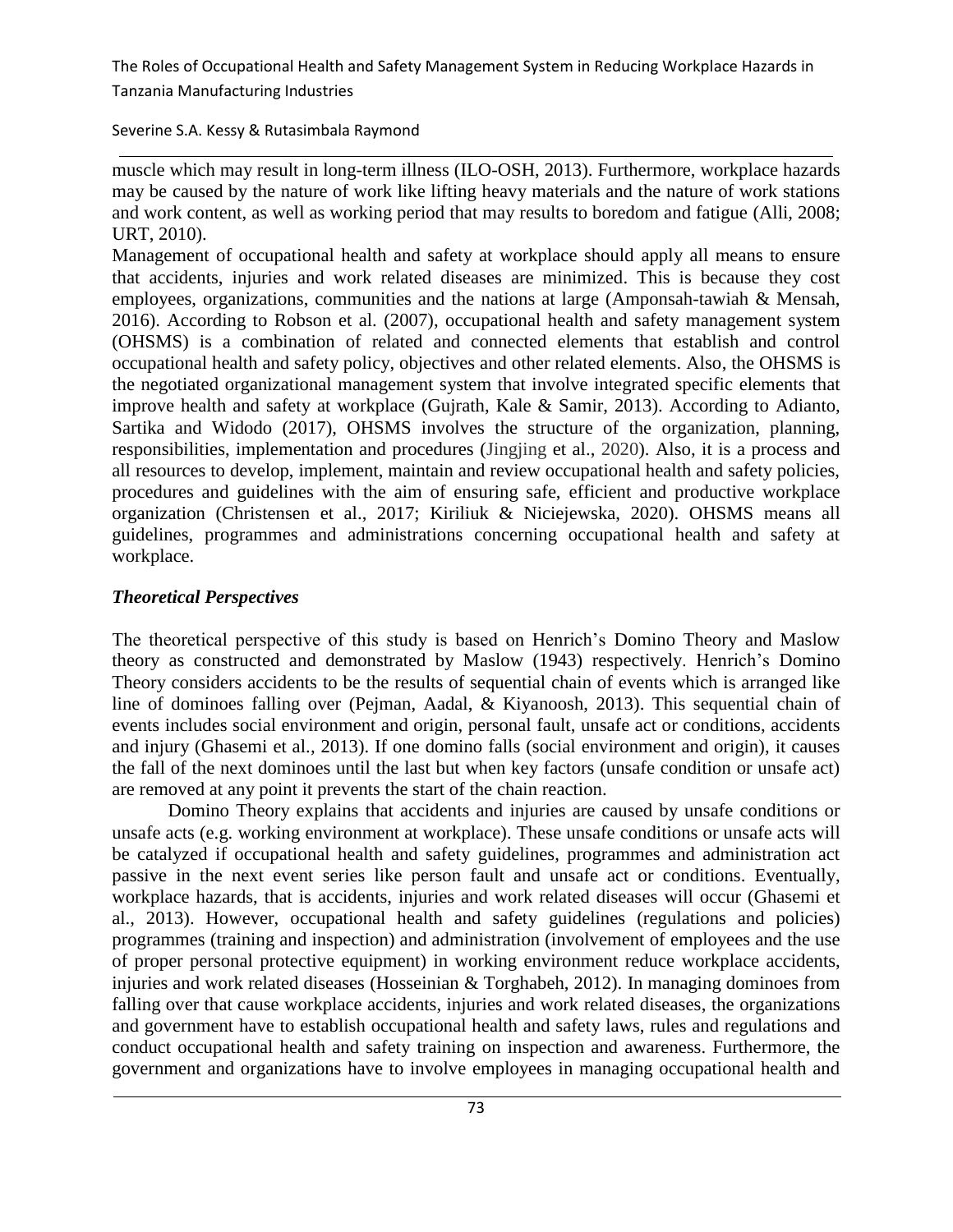safety issues, ensure the availability of protective equipment that can be used during working periods (Hosseinian & Torghabeh, 2012).

On the other hand, Maslow hierarchy of needs theory explains that people are motivated to achieve certain needs and those needs take precedence over others. The theory developed five precedencies which are physiological needs (biological requirements for human survival like food, air, drinks, shelter and clothing), safety needs (protection which includes the elements like security, order, laws stability, freedom from fear), love and belongingness needs (this is social and interpersonal relationship that motivates behaviour), esteem needs (this includes esteem for oneself and desire for reputation or respect) and self-actualization needs (realizing potential, selffulfillment and seeking personal goals) in the top. Safety needs is the second precedence in the theory which explains about human protection against accidents, injuries and work related diseases (Aruma & Hanachor, 2017).

Maslow hierarchy of need theory justifies that, in any organization, occupational health and safety management system is very important so as to protect employees against physical hazards, biological hazards, psychological hazards and chemical hazards that affect employees during working period. For an organization to get commitment, satisfaction and acceptability from its employees, its needs to ensure their safety needs (protection which includes the elements like security, order, laws stability and freedom from fear) are fulfilled. The theory describes that for employees to be protected, there must be laws, policies, proper administration and programmes that create healthy and safety working environment. These are regarded as occupational health and safety guidelines, programmes and administrations which reduce workplace hazards. The theory was adopted in the current study because it explains about safety needs particularly human protection at work place. Also, the current study addresses the importance of having appropriate management system that contains rules, regulations and administration in place which aims at protecting human being against accidents, injuries and work related diseases at workplace.

## **Empirical Review**

The study reviewed several extant studies conducted by different scholars about occupational health and safety management system (OHSMS) in reducing workplace hazards. For example, Gujrath, Kale and Samir (2013), conducted a study to examine the occupational health and safety management system in processing industries. The study was conducted in Middle East countries particularly in Oman. Secondary data was used to describe the root cause of accidents and injuries in the processing industries. The study used the model of accidents causalities which must pass through five sequential conditional series which are social environment and origin, person fault, unsafe act or conditions, accidents and injury. The study revealed that policies, programmes, legal framework, planning and proper administrative control are the requirements and elements for occupational health and safety management system in reducing workplace hazards. The findings also revealed that workplace hazards are caused by poor management, insufficient training and knowledge among workers and poor decision making. Moreover, the study suggested that, in dealing with OHSMS, there is a need to review the procedures and practices which are used mostly in the industries. Aside from this, the study suggested that there should be proper redesigning of OHSMS by focusing on hazards control measures and plans for, as well as evaluation of workplace hazards. Along that, the study described the importance and needs of having proper and effective OHSMS in an organization.

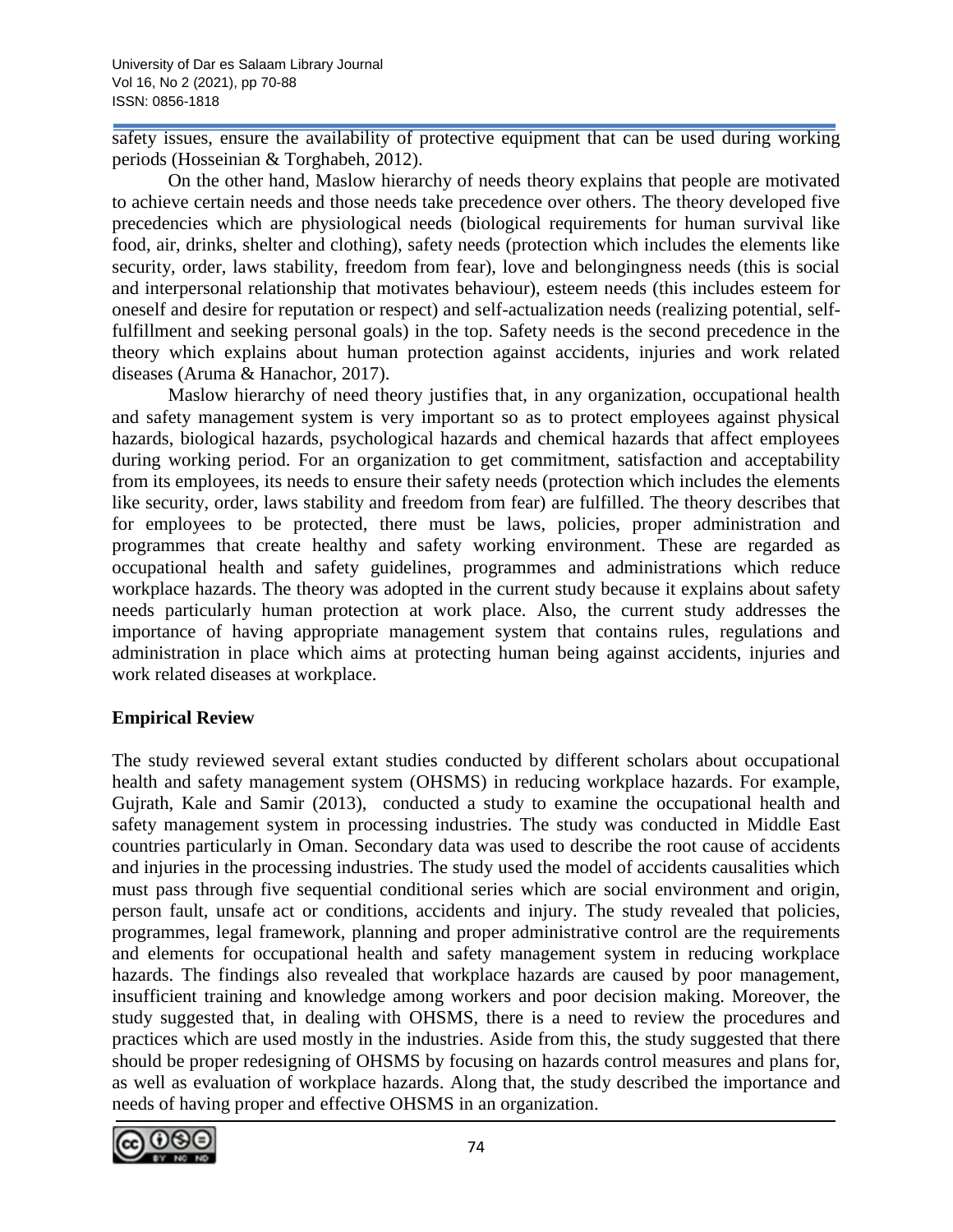### Severine S.A. Kessy & Rutasimbala Raymond

Another study was conducted by Widodo et al. (2017) to determine the identification of potential hazards in manufacturing industries in Indonesia. The study used field study literature from the selected field known plant 2 Sunter whereby the data were analyzed using the Fault Tree Analysis (FTA). The study identified areas with the greatest potential hazards in manufacturing industries to be the plant casting production and plant stamping production areas. The study suggested measures to be taken like the use of personal protective equipment (PPE) and establishing good working procedures. Also, from the study it was advised that training to workers should be conducted as a normal routine and the campaign for occupational health and safety programmes, policies and regulations should be emphasized and encouraged.

The study conducted by (Zubar et al., 2016) analyzed occupational health and safety management system in manufacturing industries in India. The data were collected by using a mailed questionnaire and a framed questionnaire. The study analyzed health management, safety management, motivation, leadership, training, welfare facilities and accident statistics. Furthermore, the study analyzed occupational health and safety policy, organization and administration, hazards control and risk analysis, monitoring, and reporting measures taken in controlling hazards. The study used Graphical D and S methods to analyze the data. The study revealed that most of the industries and enterprises endeavor to implement, coordinate and maintain health and safety in their organizations and work premises. The findings further revealed that motivation, good leadership and training to employees increase commitment and responsibility of workers and reduce workplace hazards. Moreover, welfare facilities, policy and administration are elements and components in occupational health and safety management system for reducing workplace hazards in enterprises and manufacturing industries.

Moreover,Yoon et al. (2013) conducted a study that assessed the status and effect of OHSMS in construction companies and analysis of accident rates in South Korea. The data were collected by using a designed questionnaire in which 100 companies were used as the sample to represent all companies. The study revealed that, in certified companies, accidents rate was lower than that in noncertified companies.

On the same note, Mrema et al. (2015) conducted a study to describe the status of occupational health and safety in Tanzania and outline the challenges in providing occupational health services under the state of expanding economies in Tanzania. Documentary review was employed in this study in which occupational health and safety articles, statutes, International Conventional and Recommendations were reviewed. The study revealed that workers were exposed to workplace hazards and hence suffered from illnesses and injuries. This is because present regulations, laws, policies and programmes are not adequately implemented. Also, the study observed that most of workers in manufacturing companies in Tanzania are not covered by occupational health and safety services. Furthermore, the study pointed out that most of the manufacturing companies in Tanzania are still lacking occupational health and safety services due to poor technology, ineffective institutions framework that deal or implement occupational health and safety issues.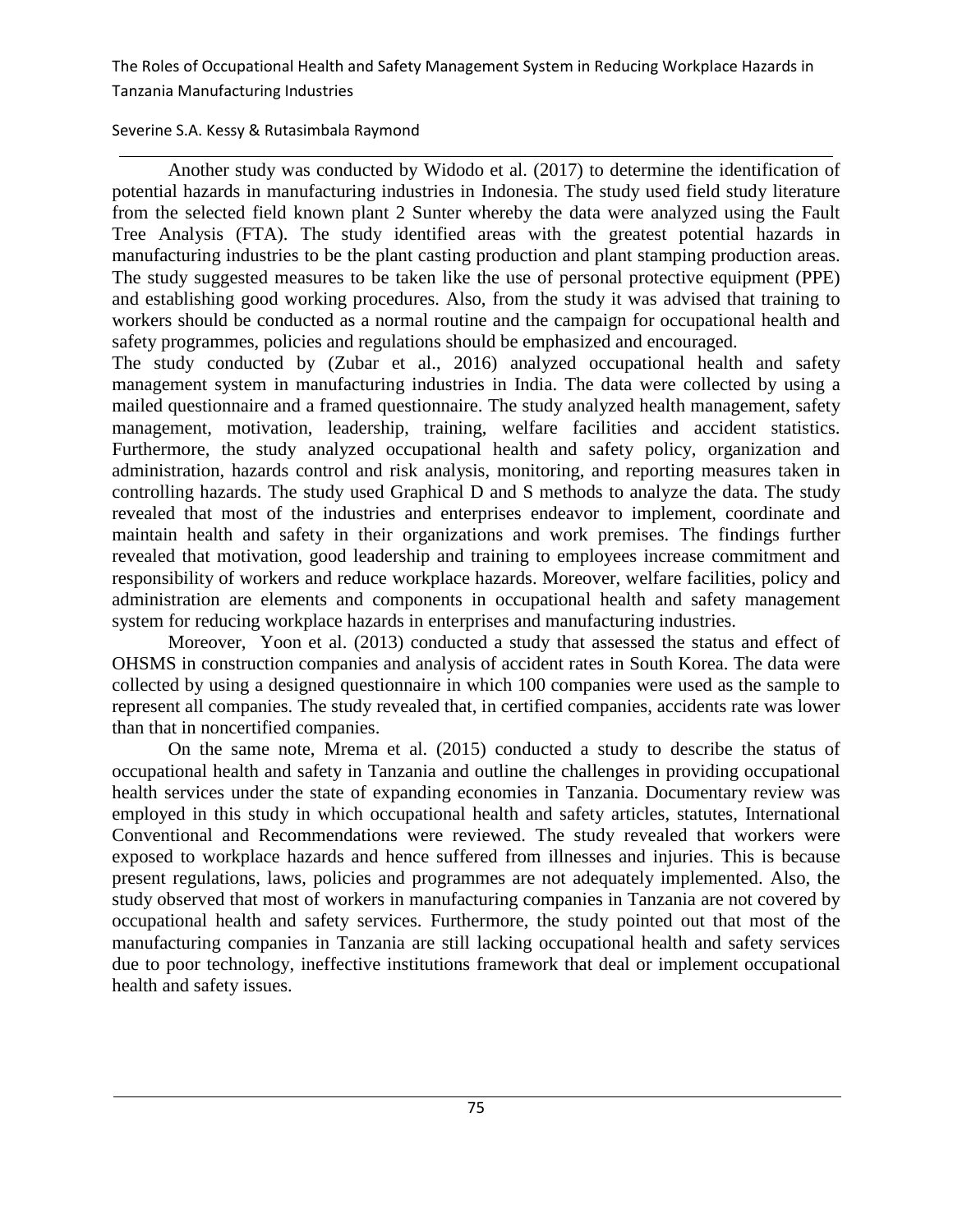### **Conceptual Framework**

The empirical review of this study was guided by two main themes which are occupational health and safety management systems (OHSMS) and workplace hazards.

## *Occupational Health and Safety Management System (OHSMS)*

OHSMS are guidelines which are used in controlling workplace hazards, programs which are used in preventing the occurrences of hazards and administration which important for management and monitoring workplace hazards. Occupational Health and safety guidelines are established to control hazards by intruding sanctions and punishment which are in the national and international laws including Occupational Health and Safety Act no. 5 of 2003, Industrial and Consumer Chemicals (Management and Control) Act No. 3 of 2003. Also, there are several occupational health and safety programs established so as to ensure workplace accidents, diseases and damages are reduced; these programs include conducting inspection, training, seminars and regular or scheduled testing and checking employees' health. Furthermore, occupational health and safety administration are introduced in order to ensure all workplace hazards are managed, monitored, controlled and evaluated. These are done through the presence of occupational health and safety committee, occupational health and safety authority and departments or units responsible for occupational health and safety at workplace.



## **Figure 1: Conceptual Framework Source: Synthesized from the Literature**

## **Methodological Considerations**

The current study was grounded by positivism approach in which the reality was measured quantitatively (Bhattacherjee, 2012; Saunders, Lewis, & Thornhill, 2008). In the current study, cross sectional design was employed in collecting data from five big manufacturing companies in Dar es Salaam at a single point. This helped to collect data by using sample survey about roles of occupational health and safety guidelines, programmes and administration in reducing workplace hazards which enabled to identify the causative factors and results effects of the study.

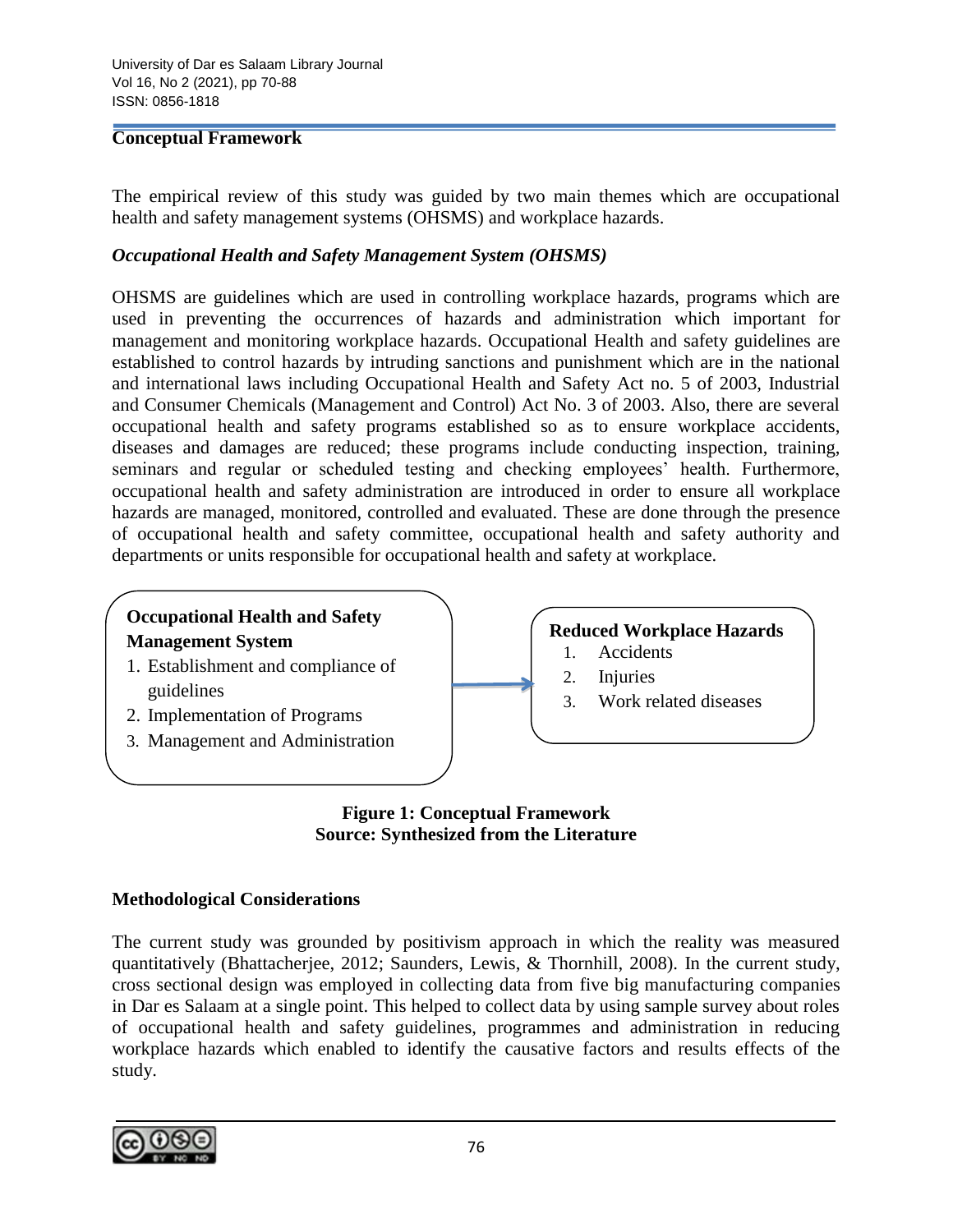#### Severine S.A. Kessy & Rutasimbala Raymond

The population of the current study involved all employees of manufacturing companies in Dar es Salaam region. According to URT (2012), in Dar es Salaam region, there are 32,289 employees who are working in manufacturing companies. Therefore, the sample size was 285respondents who were conveniently and purposively selected from the population. A sample survey was employed to select big five manufacturing companies which were selected purposefully based on numbers of employees in each of these companies. Other factors considered in the purposeful selection were accessibility and convenience. From each company, 57 respondents were randomly selected.

A well-structured questionnaire was used to collect the primary data used in the current study. Copies of the questionnaire were distributed to respondents by using self-administered method. This method was supplemented by semi-structured interview which was used to get data from illiterate respondents and get more clarifications from literate ones. The structured questionnaire prepared were in Likert scale arrangement in which the information was collected from the field of study*.* Moreover, an indirect observation method was used to collect information regarding the presence of protective equipment, and presence of health and safety committee. After the collection of data, the data analysis was done by using Partial Least Square – Structural Equation Modeling (PLS – SEM) and descriptive statistics to describe demographic characteristics of the respondents

### **Analysis and Presentation of Findings**

### *Profile of the Respondents*

The profile of the respondents is described by considering sex, age, education level and the experience at work. The results show that out of 285 respondents, 70.2% were males and 29.8% were females. This shows that there were more males as compare to females. This distribution was expected in manufacturing industries since many males work in the sector as compared to females. The results further indicate that respondents with the age between 21 and 30 were 50.5%, between 31- 40 were 26.1%, 41-50 were 17.5%, while 5.6% of the respondents 51 years and above. With regards to the level of education, the findings reveal that majority (50.5%) had secondary education, 26.4% were technicians, 17.5% were university graduates and only 18.6% of the respondents had complete primary education. It can be seen that the results show a greater percentage of the respondents having secondary education followed by those who were technicians. This indicates that in manufacturing industries, many employees have secondary and technician education. Hence, these respondents had information to respond to the questionnaire provided to them. These respondents therefore provided meaningful information that increased data clarity and confidence of during analysis. It was further revealed that 72.6% of the respondents had less than 10 years of experience, 22.8% had experience between 10 and 20 years, while respondents with experience of more than 20 years constituted 4.6%. Table 1 presents the profile.

| <b>Table 1: Profile of the Respondents</b> |                 |                  |                   |  |  |  |  |  |
|--------------------------------------------|-----------------|------------------|-------------------|--|--|--|--|--|
| <b>Variable</b>                            | <i>Category</i> | <b>Frequency</b> | <b>Percentage</b> |  |  |  |  |  |
|                                            |                 |                  |                   |  |  |  |  |  |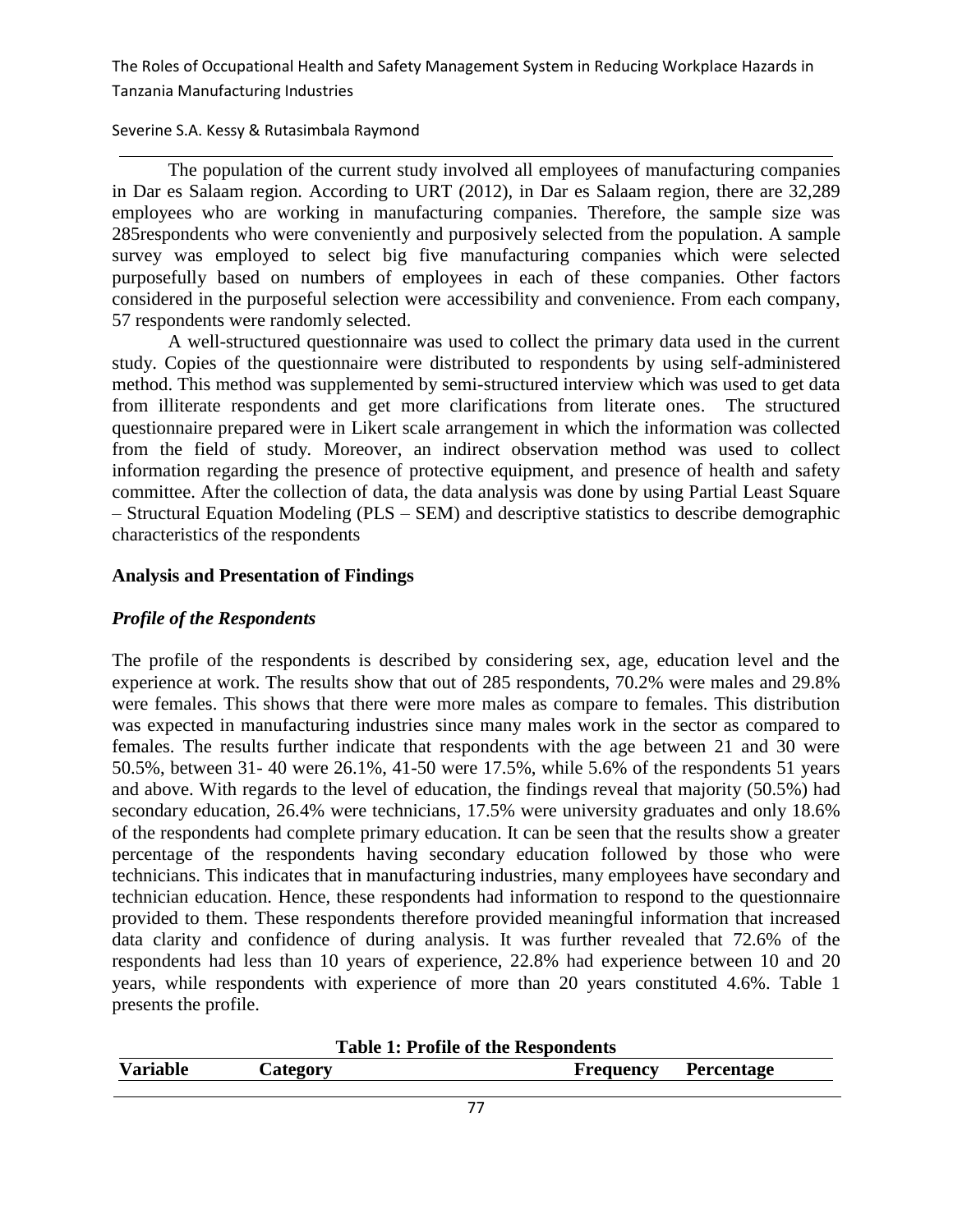University of Dar es Salaam Library Journal Vol 16, No 2 (2021), pp 70-88 ISSN: 0856-1818

|                                               | Male                    | 200 | 70.2%  |
|-----------------------------------------------|-------------------------|-----|--------|
| <b>Sex</b>                                    | Female                  | 85  | 29.8%  |
|                                               | <b>Total</b>            | 285 | 100.0% |
|                                               | $21-30$ years           | 144 | 50.5%  |
| Years<br>respondents<br>Working<br>experience | of $31-40$ years        | 75  | 26.4%  |
|                                               | 41-50 years             | 49  | 17.5%  |
|                                               | $51 + years$            | 16  | 5.6%   |
|                                               | <b>Total</b>            | 285 | 100.0% |
|                                               | Primary level           | 51  | 17.9%  |
|                                               | Secondary level         | 115 | 40.4%  |
| <b>Education</b> level                        | Technician level        | 66  | 23.1%  |
|                                               | University level        | 53  | 18.6%  |
|                                               | <b>Total</b>            | 285 | 100.0% |
|                                               | Less than 10 years      | 207 | 72.6%  |
|                                               | Between 10 and 20 years | 65  | 22.8%  |
|                                               | More than 20 years      | 13  | 4.6%   |
|                                               | <b>Total</b>            | 284 | 100.0% |

## **Occupational Health and Safety Management System and Workplace Hazards**

The main focus of this paper was to examine the existing relationship between occupational health and safety management system (OHSMS) and workplace hazards. In this case, OHSMS was measured by three factors, namely guidelines, programmes and administrations. On the other hand, the workplace hazards were measured by accidents, injuries and diseases that occur at work. Accidents, injuries and diseases were theoretically considered as predictors for both occupational health and safety management system and workplace hazards. Through the use of PLS-SEM, an overall analysis of the existing relationship between occupational health and safety management system and workplace hazards was established. Specifically, three objectives guided the study, which were to examine (i) the roles of occupational health and safety management guidelines in reducing workplace hazards; (ii) the roles of occupational health and safety management programmes in reducing workplace hazards; and (iii) the roles of occupational health and safety management administrations in reducing workplace hazards. The analysis of these objectives is presented in Figure 2. However, before interpretation of these results, it is important to follow steps that are recommended for multivariate data analysis. In this case, Hair et al. (2011) proposed the following steps in interpreting and using the final results of PLS-SEM model.

*…PLS-SEM assessment typically follows a two-step process that involves separate assessments of the measurement models and the structural model. The first step is to examine the measures' reliability and validity according to certain criteria associated with formative and reflective measurement model specification. This first step is based on the logic that if you are not confident that the measures represent the constructs of interest, there is little reason to use them to examine the structural relationships…. If the measures are shown to be adequate, however, the* 

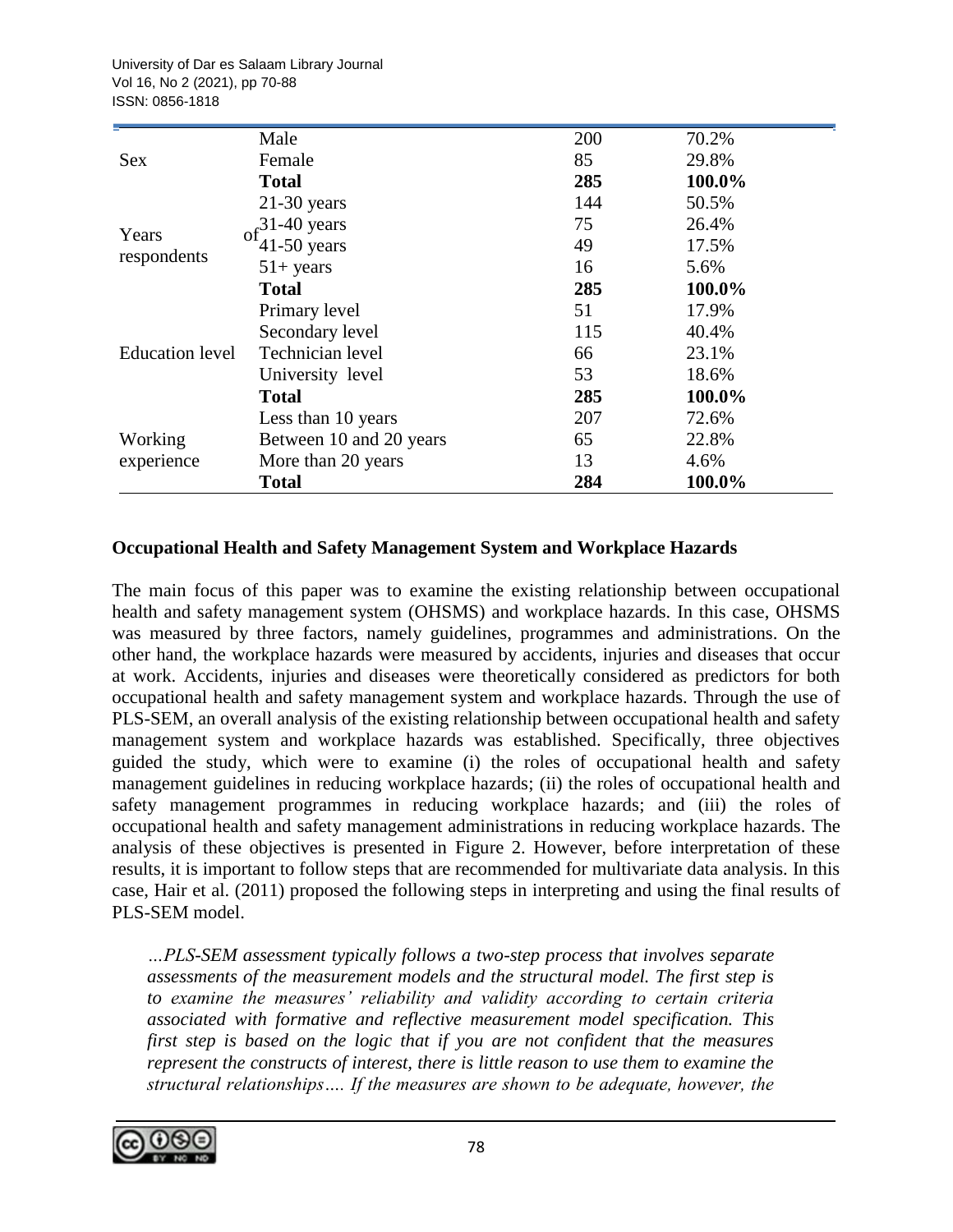Severine S.A. Kessy & Rutasimbala Raymond

*second step involves an assessment of the structural model estimates"* (Hair et al., 2011, p.144).

With regard to measures' reliability and validity, Hair et al. (2011) argue that reflective measurement models' validity assessment focuses on convergent validity and discriminant validity, of which for convergent validity, researchers need to examine the average variance extracted (AVE). Hair et al. (2011) further pointed out that an AVE value of 0.50 and higher indicates a sufficient degree of convergent validity, that is the latent variable explains more than half of its indicators' variance. As indicated in Table 2, the values of AVE for accidents, work related diseases and injuries were 0.668, 0.604 and 0.548 respectively. These values indicate that the latent variables explain 66.8%, 60.4% and 54.8% of variances of accidents, work related diseases and injuries respectively. Other indicators of reliability including Cronbach's Alpha (0.853, 0.869 and 0.889) and Composite Reliability (0.889, 0.879 and 0.898) evidenced very high level of reliability, which warranted the interpretation of the results as a second step. The values of rho A were also very high with all indicators, of which 0.855 appeared as the lowest. These values were considered to be very high to create no doubt for interpretation of structural model estimates.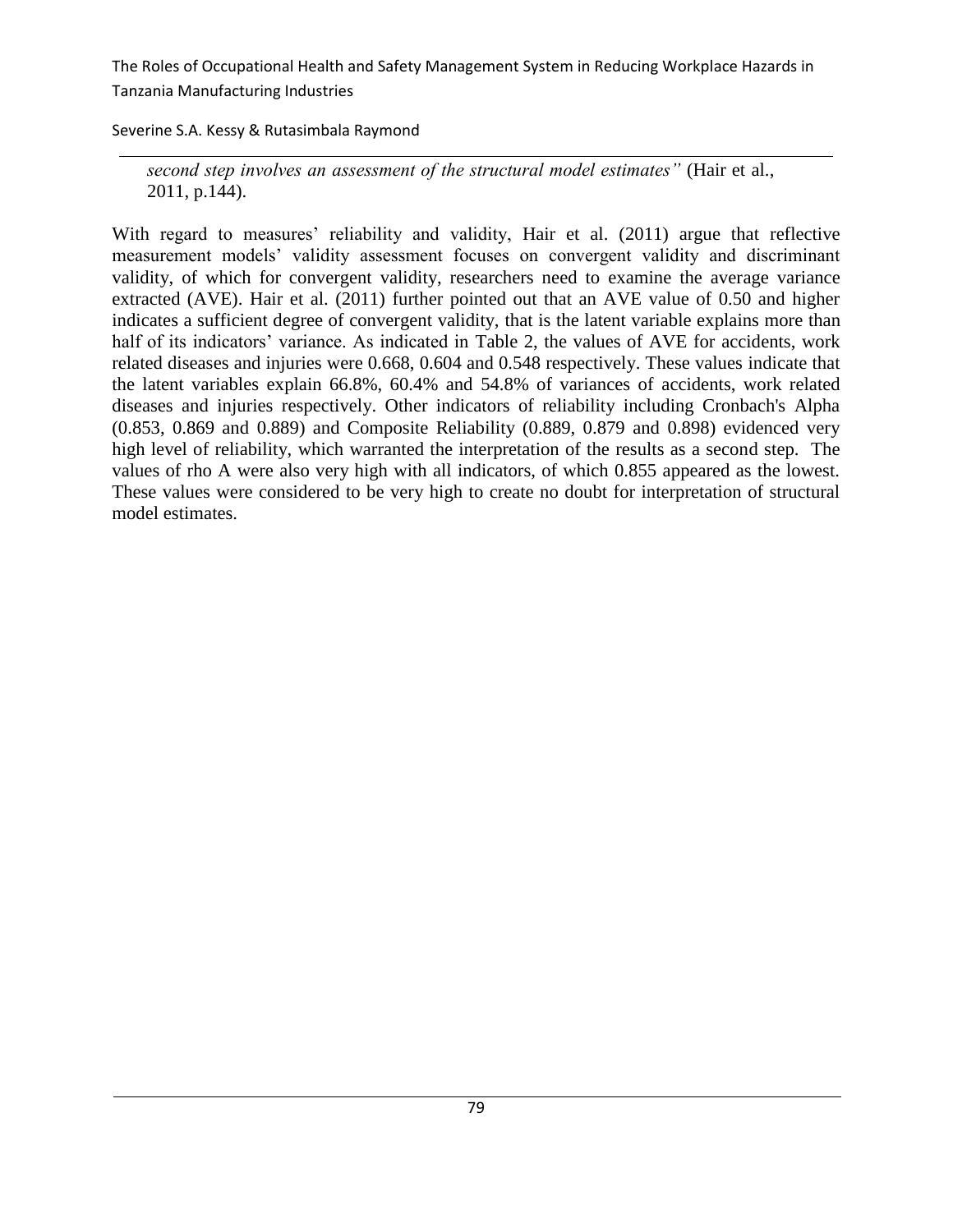| <b>Table 2: Construct Reliability and Validity</b> |                         |       |                              |            |  |  |  |  |  |
|----------------------------------------------------|-------------------------|-------|------------------------------|------------|--|--|--|--|--|
| <b>Variables</b>                                   | <b>Cronbach's Alpha</b> | rho A | <b>Composite Reliability</b> | <b>AVE</b> |  |  |  |  |  |
| Accidents                                          | 0.853                   | 0.855 | 0.889                        | 0.668      |  |  |  |  |  |
| <b>Work related Diseases</b>                       | 0.869                   | 0.869 | 0.879                        | 0.604      |  |  |  |  |  |
| Injuries                                           | 0.889                   | 0.863 | 0.898                        | 0.548      |  |  |  |  |  |
| Administration                                     |                         | 1.000 |                              |            |  |  |  |  |  |
| Guidelines                                         |                         | 1.000 |                              |            |  |  |  |  |  |
| Programmes                                         |                         | 1.000 |                              |            |  |  |  |  |  |

The primary evaluation criteria for the structural model are the  $R -$  square measures and the level of significance of the path coefficients, which reflect the same meaning as regression weights. Accordingly, R-square in PLS-SEM indicate that R-square values of 0.75, 0.50, or 0.25 for endogenous latent variables in the structural model can be described as substantial, moderate, or weak, respectively (Hair et al., 2011). The results, as presented in Figure 3 indicate that the value of R-square values for accidents, work related diseases and injuries are 0.617, 0.453 and 0.563 respectively. These values indicate that 61.7%, 45.3% and 56.3% of variation in accidents, work related diseases and injuries respectively are explained by independent variables (guidelines, programmes and administrations). The remaining percentages are explained by other factors not considered in the study.

| Table 3: R Square and R Square Adjusted                         |       |       |  |  |  |  |  |  |  |
|-----------------------------------------------------------------|-------|-------|--|--|--|--|--|--|--|
| <b>R</b> Square Adjusted<br><b>Variables</b><br><b>R</b> Square |       |       |  |  |  |  |  |  |  |
| Accidents                                                       | 0.617 | 0.613 |  |  |  |  |  |  |  |
| Injuries                                                        | 0.453 | 0.447 |  |  |  |  |  |  |  |
| <b>Work related Diseases</b>                                    | 0.563 | 0.559 |  |  |  |  |  |  |  |

The results, presented in Figure 2, indicate that there is a negative relationship between guidelines and all indicators of workplace hazards (accidents, injuries and diseases that occur at work). This leads to the conclusion that with tight guidelines of occupational health and safety management, then fewer accidents, injuries and diseases that occur at work will occur. The results on regression weights show that guidelines indicator has values -0.157, -0.139 and -0.268 for accidents, injuries and diseases that occur at work respectively. With regards to significance of individual variable, the findings show that all values were significant at 5% level of significance (Table 4). The significant values indicate that the regression weight contribute towards reducing of work related hazards.

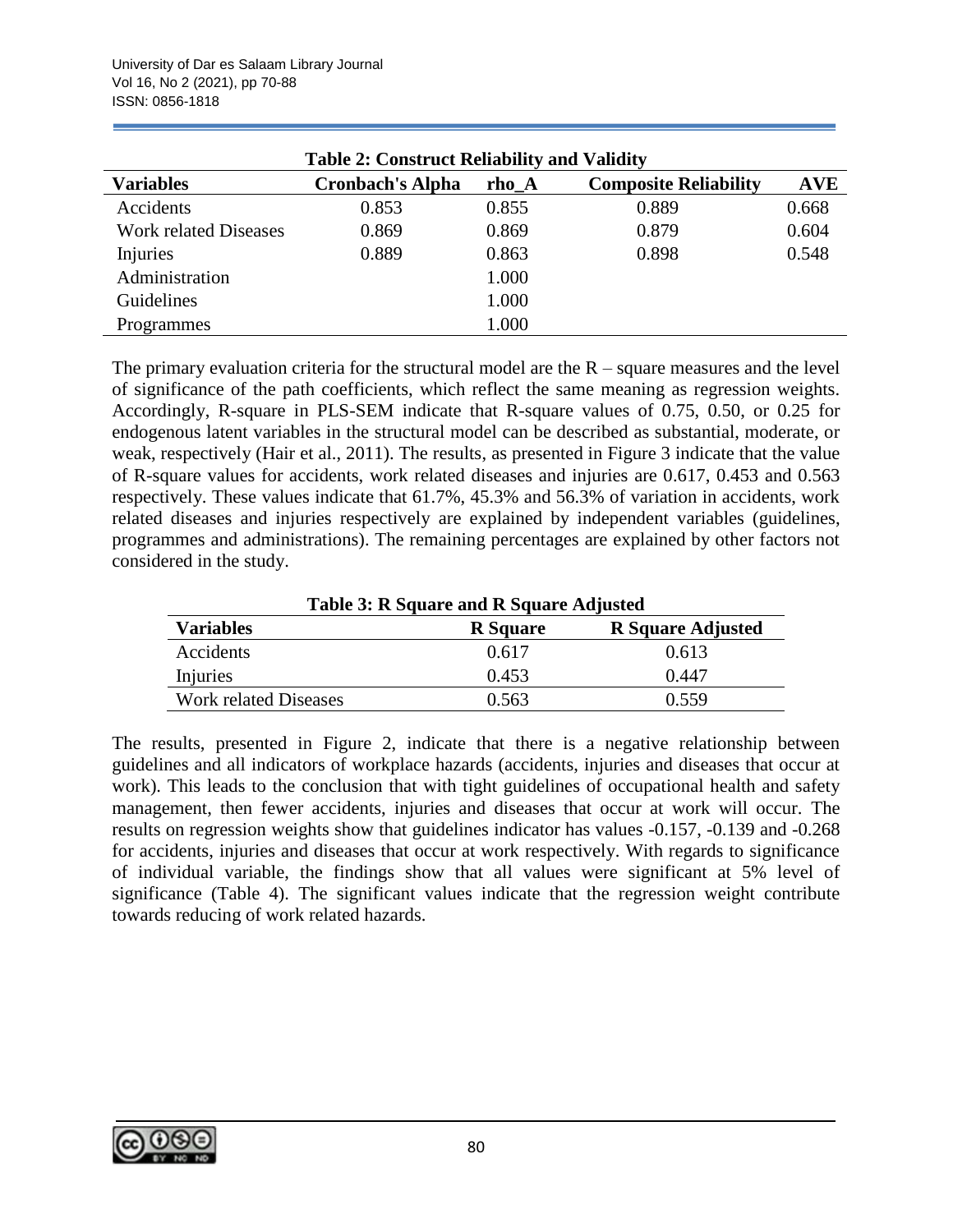



**Figure 2: Path Analysis of OHSMS and Workplace Hazards**

Testing for objective two also show that there is a negative relationship between programmes and all indicators of workplace hazards (accidents, injuries and diseases that occur at work). This leads to the conclusion that with well designed and implemented programmes (training and inspection) of occupational health and safety management, then less accidents, injuries and diseases will occur at work place. The results on regression weights show that programme indicator has values -0.030, -0.338 and -0.352 for accidents, injuries and diseases that occur at work respectively. With regards to significance of individual variable, the findings show that the value of programmes on accidents was not significant at 5%. Other two values were significant at 5% level of significance (Table 4). The significant values indicate that the regression weights of these variables contribute towards the reduction of work related hazards. Possible reason for insignificance value for programmes on accidents may be a negligence practice whereby accidents are not taken on serious as compared to injuries and diseases that occur at work.

| <b>Table 4: Significance of Regression Weights</b> |                            |                 |  |  |  |  |  |  |
|----------------------------------------------------|----------------------------|-----------------|--|--|--|--|--|--|
| Relationship                                       | <b>Original Sample (O)</b> | <b>P</b> Values |  |  |  |  |  |  |
| Administration -> Accidents                        | $-0.658$                   | 0.000           |  |  |  |  |  |  |
| Administration -> Injuries                         | $-0.281$                   | 0.000           |  |  |  |  |  |  |
| Administration -> Work related Diseases            | $-0.229$                   | 0.000           |  |  |  |  |  |  |
| Guidelines $\rightarrow$ Accidents                 | $-0.157$                   | 0.007           |  |  |  |  |  |  |
| Guidelines $\rightarrow$ Injuries                  | $-0.139$                   | 0.048           |  |  |  |  |  |  |
| Guidelines -> Work related Diseases                | $-0.268$                   | 0.000           |  |  |  |  |  |  |
| Programmes -> Accidents                            | $-0.030$                   | 0.636           |  |  |  |  |  |  |
| Programmes $\rightarrow$ Injuries                  | $-0.338$                   | 0.000           |  |  |  |  |  |  |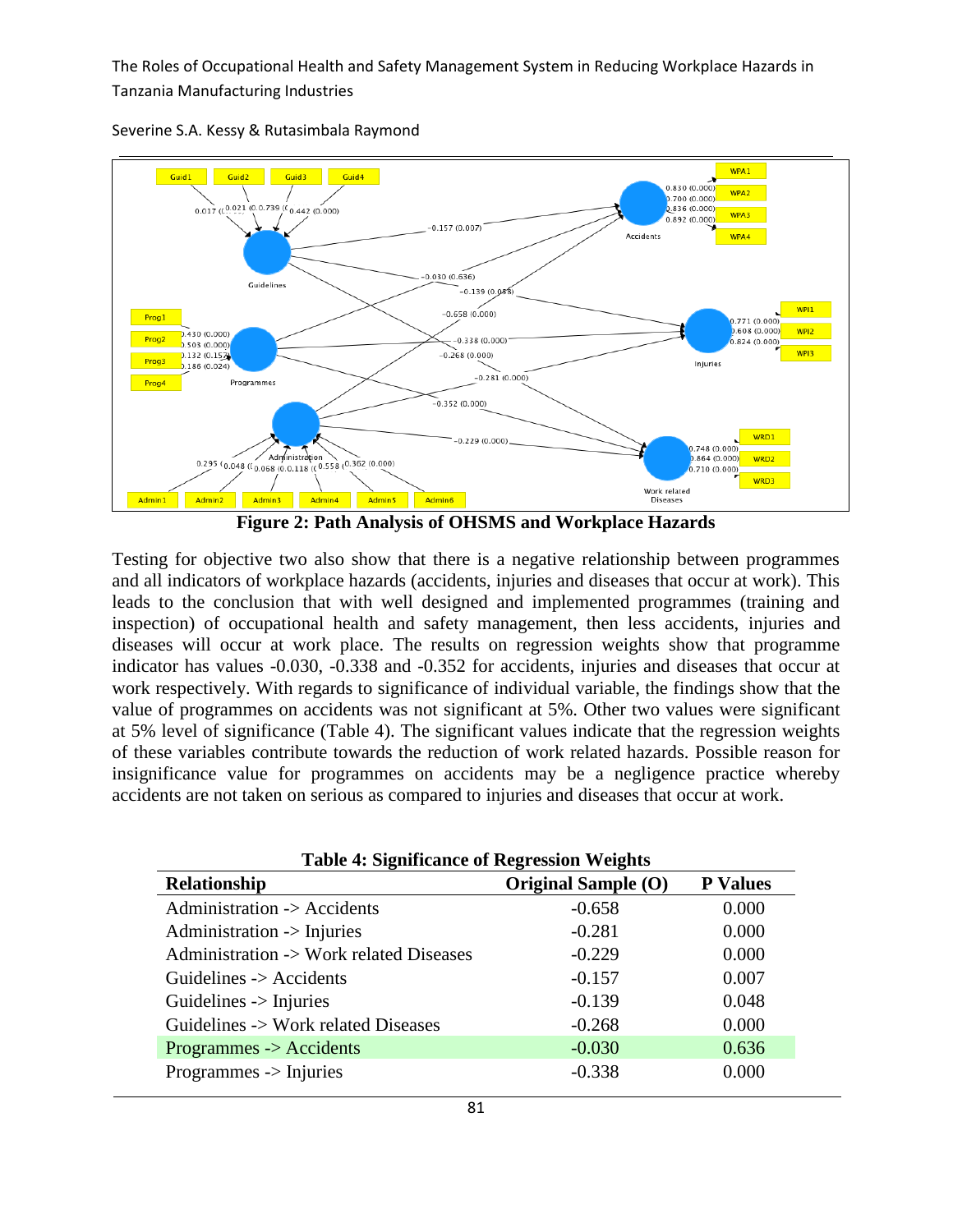| $\overline{\phantom{a}}$<br><b>Diseases</b><br>related<br>∩rl<br>M<br>n<br>THEN<br>$\overline{\phantom{0}}$<br>$\sim$ $\sim$ |  |  |
|------------------------------------------------------------------------------------------------------------------------------|--|--|
|------------------------------------------------------------------------------------------------------------------------------|--|--|

The results of the current study on objective three indicate that there is a negative relationship between administration and all indicators of workplace hazards (accidents, injuries and diseases that occur at work). In this case, administration was measured by involvement of employees and the use of proper personal protective equipment. These results lead to the conclusion that strong involvement of employees and the use of proper personal protective equipment will result to less accidents, injuries and diseases at work place. The results, in Figure 2, on regression weights show that administration indicator has values -0.658, -0.281 and -0.229 for accidents, injuries and diseases that occur at work respectively. With regards to significance of individual variable, the findings show that all values were significant at 5% level of significance (Table 4). The significant values indicate that the regression weight contribute towards the reducing of work related hazards.

### **Discussion of Findings**

### *Roles of Occupational Health and Safety Guidelines (OHSGs) in Reducing Workplace Hazards*

The findings of the current study revealed that manufacturing companies with tight occupational health and safety guidelines reduce workplace accidents, injuries and diseases caused by work related hazards. It indicates that a company which applies and implements laws, policies and company's regulations relating to health and safety reduces workplace accidents, injuries and work related diseases. From this objective, the results indicate that for the company to reduce workplace accident, injuries and work-related diseases, occupational health and safety guidelines are important. The study observed that most of the companies have laws, regulations and policies but do not involve employees when the company set plans. This may affect the effectiveness of the application and implementation of laws and regulations in reducing workplace hazards.

|                | <b>Table 5 Roles of OHSGs in Reducing Workplace Hazards</b> |                 |               |   |                       |                |                |                |               |              |               |               |  |
|----------------|-------------------------------------------------------------|-----------------|---------------|---|-----------------------|----------------|----------------|----------------|---------------|--------------|---------------|---------------|--|
| S/N            | <b>Statement</b>                                            | <b>Strong</b>   |               |   |                       | <b>Disagre</b> |                | <b>Neutral</b> |               | Agree        |               | <b>Strong</b> |  |
|                |                                                             | <b>Disagree</b> |               | e |                       |                |                |                |               | Agree        |               |               |  |
|                |                                                             | F               | $\frac{6}{9}$ | F | $\frac{6}{9}$         | F              | $\%$           | F              | $\frac{6}{9}$ | F            | $\frac{6}{9}$ |               |  |
| $\mathbf{1}$   | Well established OHS policies                               | $\overline{4}$  | 6.2           | 2 | 3.1                   | 13             | 20.            | 3 <sup>1</sup> | 49.2          | $\mathbf{1}$ | 21.           |               |  |
|                | and standards reduced injuries,                             |                 |               |   |                       |                | $\overline{0}$ | $\overline{2}$ |               | 4            | 5             |               |  |
|                | damages and diseases from my                                |                 |               |   |                       |                |                |                |               |              |               |               |  |
|                | work setting.                                               |                 |               |   |                       |                |                |                |               |              |               |               |  |
| $\overline{2}$ | OHS plans in our 9<br>Inclusive                             |                 | 13.           |   | 29.                   | 21             | 32.            | 8              | 12.3          | 8            | 12.           |               |  |
|                | company have improved safety                                |                 | 8             | 9 | $\mathcal{D}_{\cdot}$ |                | 3              |                |               |              |               |               |  |
|                | and wellbeing of our life.                                  |                 |               |   |                       |                |                |                |               |              |               |               |  |
| 3              | Application and implementation 3                            |                 | 4.6           | 6 | 9.2                   | 10             | 15.            | 3              | 50            |              | 20.           |               |  |
|                | of laws and regulations have                                |                 |               |   |                       |                | 4              | 3              |               | 3            | $\Omega$      |               |  |
|                | speeded up reducing workplace                               |                 |               |   |                       |                |                |                |               |              |               |               |  |
|                | hazards in our company.                                     |                 |               |   |                       |                |                |                |               |              |               |               |  |
| $\overline{4}$ | Our company put more priority 1                             |                 | 1.5           | 6 | 9.2                   | 14             | 21.            | 3              | 47.7          |              | 20.           |               |  |
|                | compliance<br>the<br>and<br>to                              |                 |               |   |                       |                | 5              |                |               | 3            | $\Omega$      |               |  |
|                | implementation of OHS rules.                                |                 |               |   |                       |                |                |                |               |              |               |               |  |

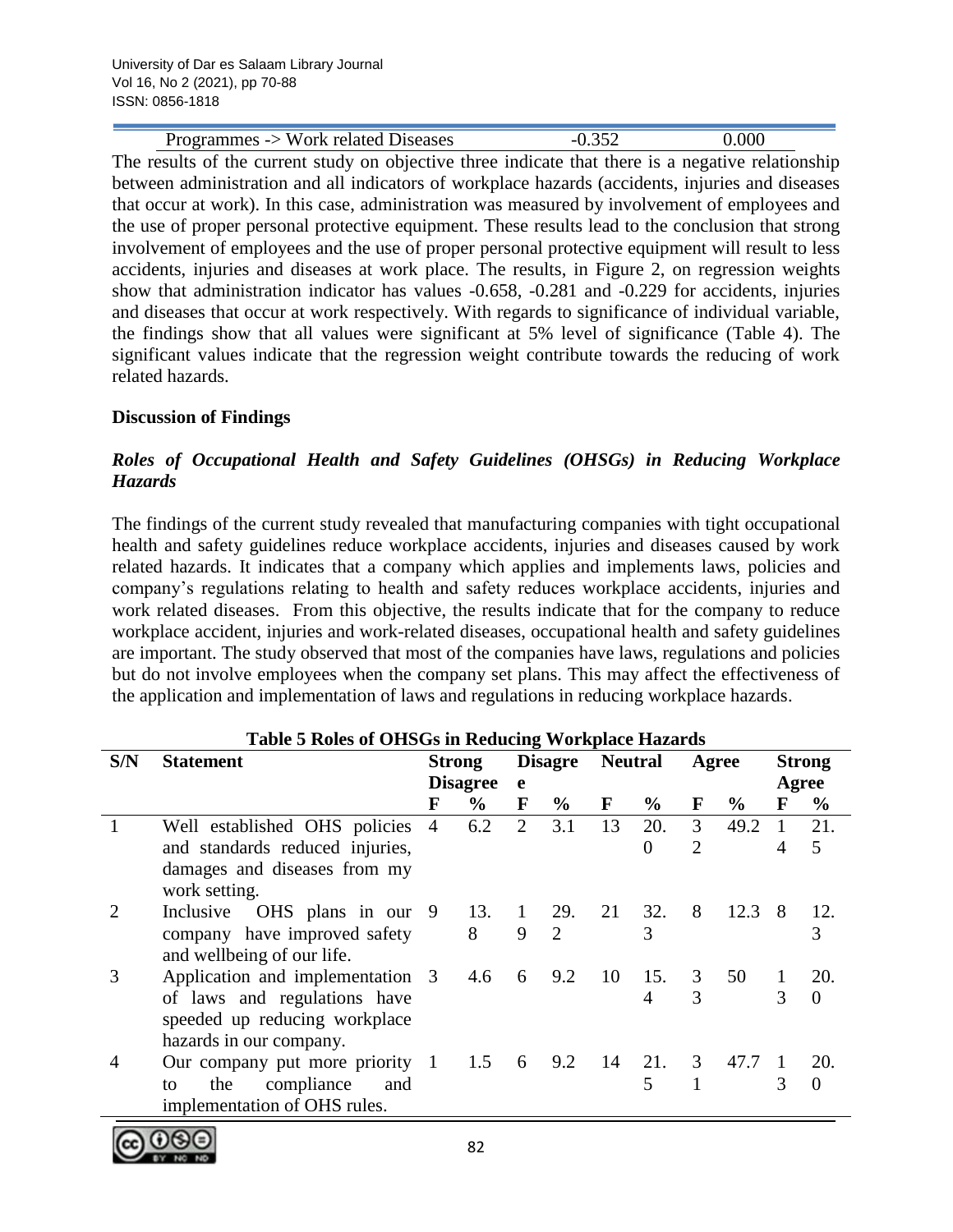Severine S.A. Kessy & Rutasimbala Raymond

The findings are supported by a number of prior studies such as ILO (2011b); Mohammadfam et al., (2017); Qiang et al*.*, (2020); Farouk (2017); and Georgakopoulos and Kelly (2017) that effective implementation of occupational health and safety guidelines like policies, rules and standards contribute to the reduction of workplace accidents, injuries and work related diseases. Also, they insisted that having occupational health and safety guidelines in the organization and apply them and involve employees reduce workplace hazards and increase the organization competitiveness. This is because the presence of these guidelines and involvement of workers increase workers' confidence and satisfaction while working without any fear of being harm.

# *Roles of Occupational Health and Safety Management Programmes (OHSPs) in Reducing Workplace Hazards*

The findings of the current study in the second objective revealed that well designed and implemented programmes like training, seminars, inspection and testing employees' health contribute positively to the reduction of workplace accidents, injuries and diseases caused by work related hazards. It was discovered that a company with scheduled timetable for testing employees in the company improves employees' health and wellbeing. Also, it was indicated that training, seminars and conducting of inspection on health and safety at workplace reduce the occurrence of accidents, injuries and damages of properties. The results are supported by Dev, Dominick, & Nkolimwa, (2019); Manyele et al. (2008); Mrema et al. (2015); and Yoon et al. (2013) who pointed out that a company which provides training to employees on how to handle and deal with health and safety issues like personal protective equipment and the use of machines protects employees against workplace hazards like accidents, injuries and work related diseases.

| S/N | <b>Statement</b>                                                                                                                                              | <b>Strong</b><br><b>Disagree</b> |          | <b>Disagree</b> |          | <b>Neutral</b>    |                                    | Agree                            |          | <b>Strong</b><br>Agree |               |
|-----|---------------------------------------------------------------------------------------------------------------------------------------------------------------|----------------------------------|----------|-----------------|----------|-------------------|------------------------------------|----------------------------------|----------|------------------------|---------------|
|     |                                                                                                                                                               | F                                | $\%$     | F               | $\%$     | F                 | $\%$                               | F                                | $\%$     | F                      | $\frac{6}{9}$ |
|     | Scheduled<br>timetable<br>for<br>employees'<br>testing<br>health                                                                                              | $\overline{A}$                   | 6.2      | 7               | 10.<br>8 | 1<br>9            | 29.<br>2                           | $\overline{2}$<br>$\overline{4}$ | 36.<br>9 |                        | 16.<br>9      |
| 2   | improves employee's health.<br>Conducting OHS training<br>and<br>seminars<br>gives<br><b>us</b><br>awareness on how to protect<br>ourselves against workplace | -4                               | 6.2      | <sup>12</sup>   | 18.<br>5 | 1<br>7            | 26.<br>$\mathcal{D}_{\mathcal{L}}$ | 2<br>2                           | 33.<br>8 | $\theta$               | 15.<br>4      |
| 3   | hazards.<br>Inspections on equipment<br>and infrastructures ensure the<br>and<br>safety<br>security<br>of                                                     | -14                              | 21.<br>5 | 20              | 30.<br>8 | $\overline{4}$    | 21.<br>5                           | $\mathbf{1}$<br>$\overline{4}$   | 21.<br>5 | 3                      | 4.6           |
| 4   | employees and properties.<br>Conducting physical<br>and $4$<br>rehabilitation<br>mental<br>to                                                                 |                                  | 6.2      | 9               | 13.<br>8 | 2<br>$\mathbf{1}$ | 32.<br>3                           | 2<br>3                           | 35.<br>4 | 8                      | 12.<br>3      |

**Table 6 Roles of OHSPs in Reducing Workplace Hazards**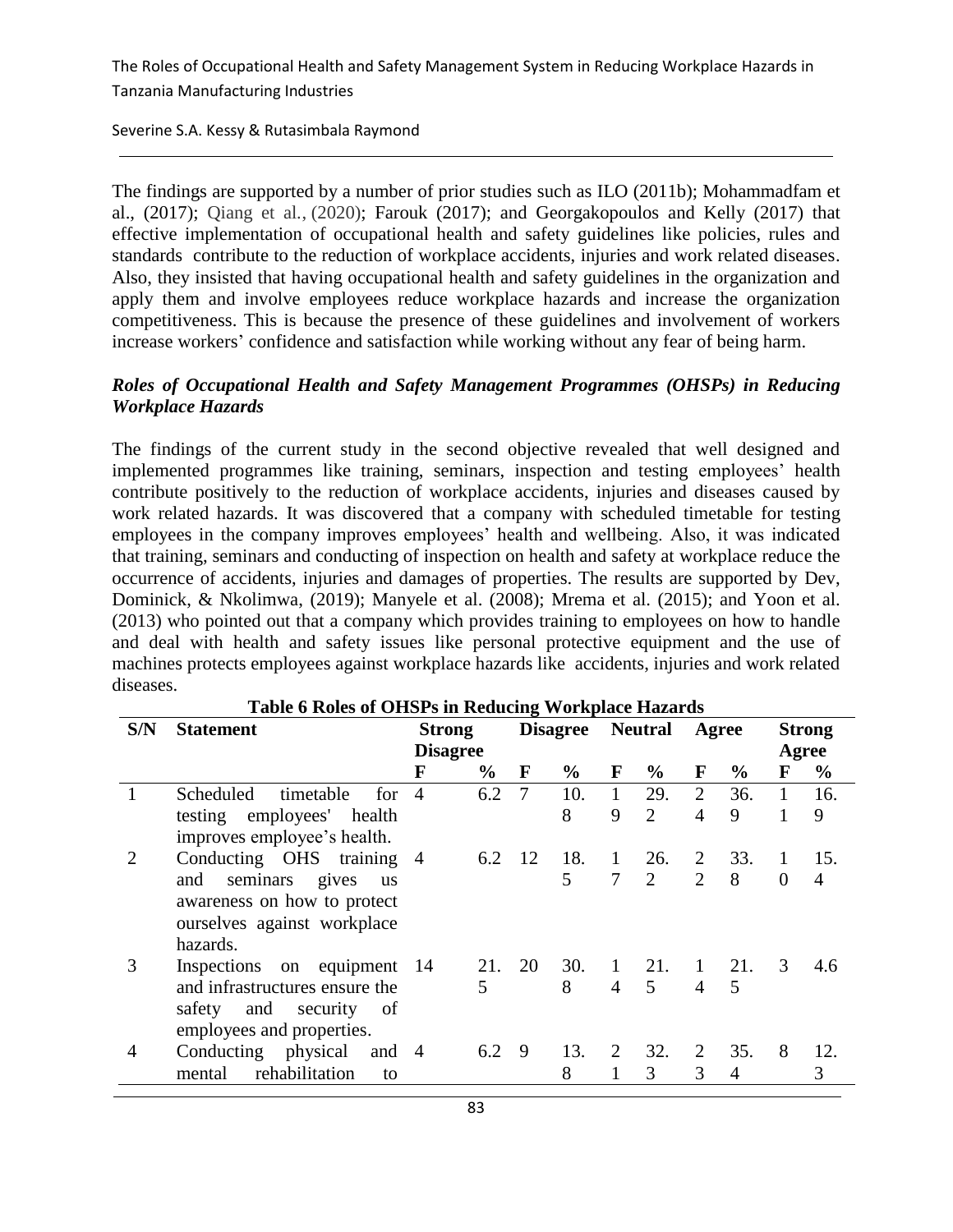University of Dar es Salaam Library Journal Vol 16, No 2 (2021), pp 70-88 ISSN: 0856-1818

> employees is important for HS to us.

This is because both employer and employees are trained on how to overcome or refrain from avoidable hazards that are caused by human faults. Also, regular inspection on equipment and infrastructures ensures safety of employees and properties. Moreover, the study indicated that physical and mental rehabilitation to employees is important for employees' health and safety.

# *The Roles of Occupational Health and Safety Administrations (OHSA) in Reducing Workplace Hazards*

The findings of the current study indicated that involvement of employees on issues relating to occupational health and safety is important for reducing workplace hazards. It was indicated that stable and cooperate administration that insist the use of laws and personal protective equipment contribute to the reduction of workplace accidents, injuries and work related diseases. Also, the findings indicate that a company with organizational structure which includes occupational health and safety unit or department controls and minimizes workplace accidents, injuries and work related diseases. Also, it was revealed that presence of occupational health and safety committee reduces the occurrence of workplace hazards. This is due to the fact that the responsible unit and committee control hazards by identifying hazards, control measures to be taken and evaluate hazards in terms of probability of occurrence and the extent of risk. In this way, work place hazards like accidents, injuries, damages of properties and work related diseases are reduced.

|                | Table / The Koles of OTIDA in Keutenig Workplace Hazarus                                           |                                 |                 |                |               |                   |                       |                |               |   |          |  |
|----------------|----------------------------------------------------------------------------------------------------|---------------------------------|-----------------|----------------|---------------|-------------------|-----------------------|----------------|---------------|---|----------|--|
| S/N            | <b>Statement</b>                                                                                   | <b>Disagre</b><br><b>Strong</b> |                 |                |               | <b>Neutral</b>    | Agree                 |                | <b>Strong</b> |   |          |  |
|                |                                                                                                    |                                 | <b>Disagree</b> |                | e             |                   |                       |                |               |   | Agree    |  |
|                |                                                                                                    | F                               | $\%$            | F              | $\frac{6}{9}$ | F                 | $\frac{0}{0}$         | F              | $\%$          | F | $\%$     |  |
|                | <b>OHS</b><br>Well<br>established                                                                  | 8                               | 12.3            | $\mathbf{1}$   | 18.           | 1                 | 20                    |                | 18            | 2 | 30.      |  |
|                | section/committee<br>are<br>important for health and safety<br>issues.                             |                                 |                 | $\overline{2}$ | 5             | 3                 |                       | $\overline{2}$ |               | 0 | 8        |  |
| $\overline{2}$ | Involvement of employees in 9                                                                      |                                 | 13.8            | 2              | 4.6           | $\mathbf{1}$      | 20                    | 2              | 30.           | 2 | 32.      |  |
|                | OHS plans, objectives is vital<br>for employees and company's<br>wellbeing.                        |                                 |                 |                |               | 3                 |                       | $\Omega$       | 8             |   | 3        |  |
| 3              | tools<br>Appropriate<br>protect<br>from<br>workplace<br>employees<br>hazards.                      | $\overline{4}$                  | 6.2             | 6              | 9.2           | 1<br>2            | 18.<br>$\mathfrak{H}$ | 3<br>5         | 53.<br>8      | 8 | 12.<br>3 |  |
| 4              | Good management structure<br>facilitates the compliance of<br>OHS legal framework and<br>programs. | $\overline{4}$                  | 6.2             | 8              | 12.<br>3      | $\mathbf{1}$<br>3 | 20                    | 2<br>7         | 41.<br>5      | 3 | 20       |  |

## **Table 7 The Roles of OHSA in Reducing Workplace Hazards**

These findings were maintained by Amponsah-tawiah and Mensah (2016); Kgalamono, Mwila, Moyo & Zungu (2015); and Dawson & Harrison (2016) who pointed out that any organization should ensure the involvement of workers, create specific unit and formulate the committee that

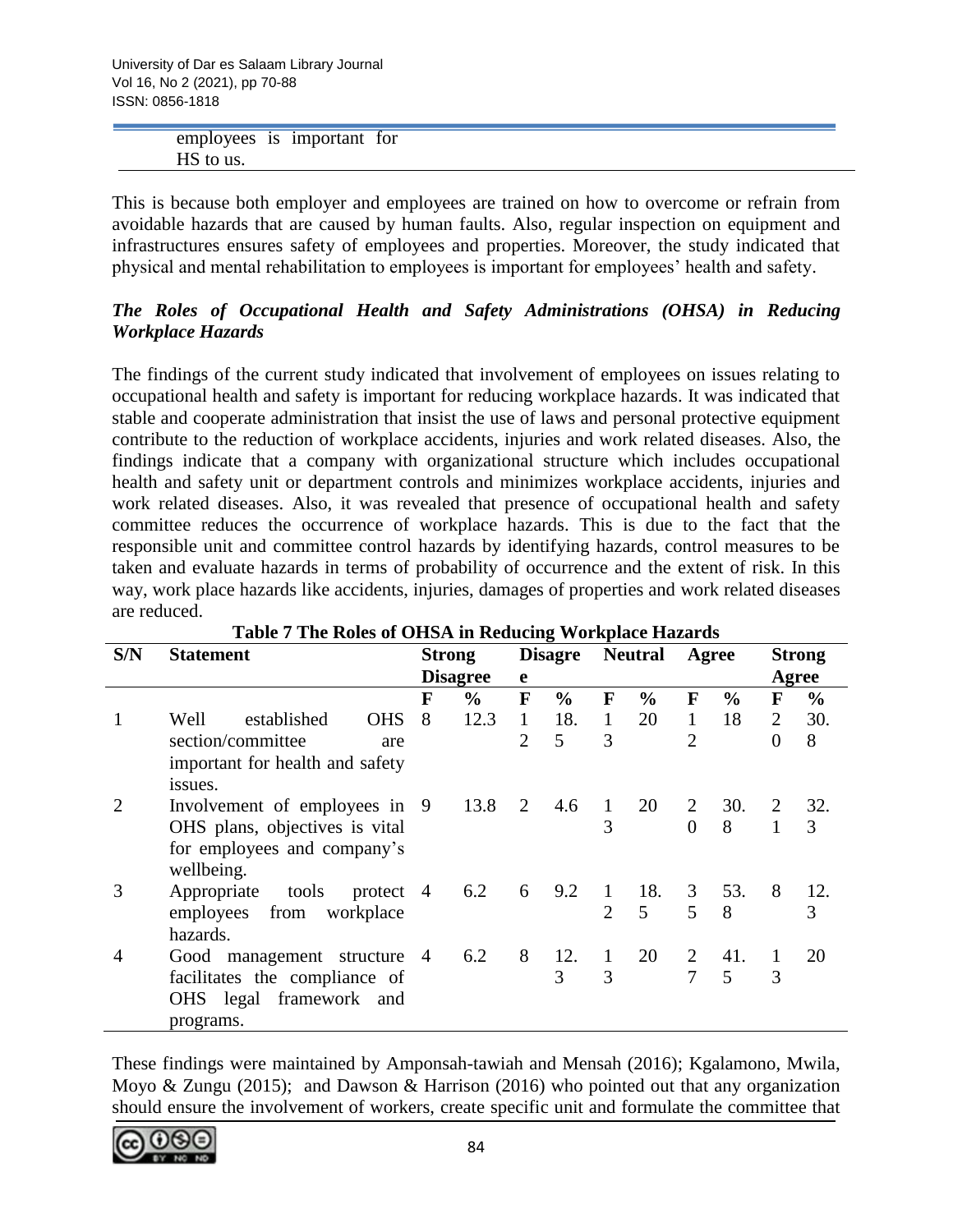Severine S.A. Kessy & Rutasimbala Raymond

deals with all issues related to occupational health and safety. This will reduce workplace hazards because employees are aware where to go or to report for any issue. Furthermore, Sklad (2019) pointed out that effective participation of workers and leadership in occupational health and safety cement the minimization of workplace hazards.

Therefore, occupational health and safety management system are important in reducing workplace hazards (Georgakopoulos & Kelly, 2017). This is due to the fact that in reducing workplace accidents, injuries and work-related diseases, manufacturing companies should ensure occupational health and safety guidelines, programmes and administration are properly established and implemented as demonstrated in the adopted theories like Henrich's Domino and Maslow hierarchy of need theories.

# **Limitations of the Study**

Occupational health and safety management system (OHSMS) is the area which is not studied by many researchers; so it has limited information specifically from Tanzania. Therefore, the researchers of the current study reviewed many literatures from outside Tanzania which enabled them (researchers) to identify research gap which was filled by conducting the current study. Also, there were non-responses from the respondents due to the fact that many employees thought that the information could harm their employment. However, this was settled by seeking permission from the employers and insuring the respondents that it was for academic purpose and no any personal information was required.

# **Conclusions and Implication**

The current study focused mainly on assessing the roles of occupational health and safety management system (OHSMS) in reducing workplace hazards. It was specifically guided by three objectives including identifying the roles of occupational health and safety management guidelines, programmes and administrations in reducing workplace hazards. The findings of the current study revealed that occupational health and safety guidelines, programmes and administrations contribute positively to the reduction of workplace accidents, injuries and work related diseases. The use and implementation of OHSMS reduce workplace hazards. The reduction of workplace hazards lead to social, companies' and national development because health and wellbeing of employees who constitute society will be protected, the profit of the company will be increased and there will be an increased national income and stability.

The findings of the current study suggest that training, seminars and awareness should be provided to both employers and employees because some companies have OHSMS and workplace hazards are increasing. Also, the government and manufacturing companies should establish and implement strong and well-designed occupational health and safety guidelines, programmes and administrations that will reduce workplace accidents, injuries and diseases related to work. Moreover, the study will provide the insights to various companies and other stakeholders on the way to reduce workplace hazards particularly in manufacturing companies.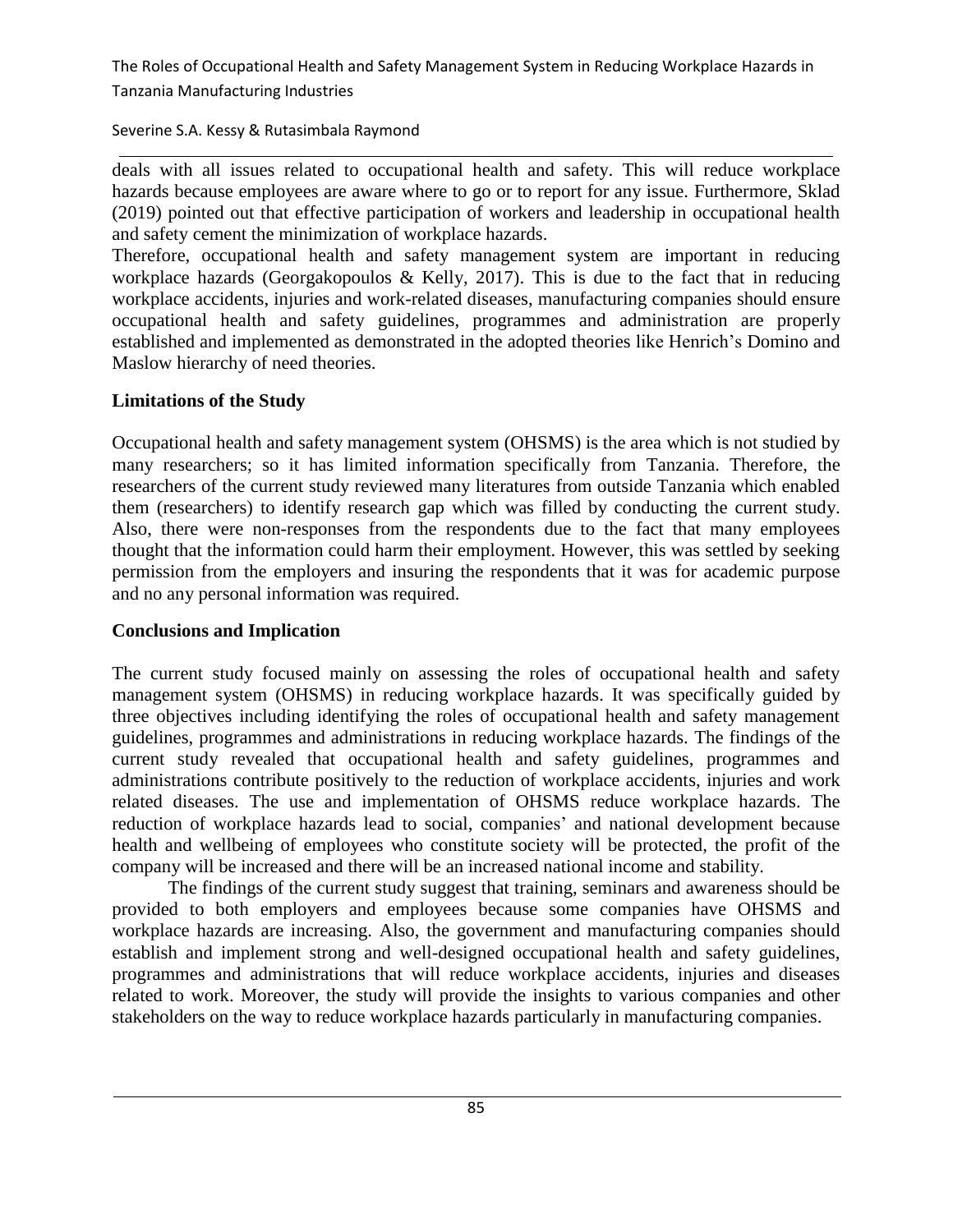#### **References**

- Alli, B. O. (2008). Fundamental principles of occupational health and safety. In *Vasa* (2 nd ed.). doi.org/10.1017/CBO9781107415324.004
- Amponsah-tawiah, K., & Mensah, J. (2016). Occupational health and safety and organizational commitment : Evidence from the Ghanaian mining industry. *Safety and Health at Work*, *7*(3), 225–230. doi.org/10.1016/j.shaw.2016.01.002
- Andianto A., Sartika D. & Widodo L., (2017). *Implementation of health and safety management system to reduce hazardous potential in PT* . XYZ Indonesia Implementation of health and safety management system to reduce hazardous potential in PT . XYZ Indonesia. doi.org/10.1088/1757-899X/277/1/012023
- Aruma, E. O., & Hanachor, M. E. (2017). Abraham Maslow's Hierarchy of Needs and assessment of needs in community development. *International Journal of Development and Economic Sustainability*, *5*(7), 15–27. doi.org/2053-2202
- Bhattacherjee, A. (2012). *Social science research: Principles, methods, and practices* (Second Ed.).
- Christensen, J., Eskerod, P., Justesen, J., & Sjøgaard, G. (2017). Implementing workplace health promotion - role of middle managers. *International Journal of Workplace Health Management*, *10*(2), 164–178. doi.org/10.1108/IJWHM-04-2016-0030
- Dev, J., Dominick, T. & Nkolimwa, D., (2019). The influence of safety training on the practices of occupational health and safety in small scale mining firms. *The International Journal of Business and Management*, *7*(7), 181–188.
- Farouk, U. K. (2017). The relationship between management's commitment and effective safety and health committees in Malaysia. *Employee Relations*, *39*(2), 204–222. doi.org/10.1108/ER-08-2014-0089
- Georgakopoulos, A., & Kelly, M. P. (2017). Tackling workplace bullying: A scholarship of engagement study of workplace wellness as a system. *International Journal of Workplace Health Management*, *10*(6), 450–474. doi.org/10.1108/IJWHM-11-2016- 0081
- Gujrath A., Kale R. & Samir, K., (2013). Review of occupational health and safety management system (OHSMS) of process industries with a case based study of a fiber industry. *International Journal of Engineering Research and Technology*, 2(6), 1650–1659.
- Ghasemi, P., Sabet, P., Aadal, H., Hadi, M., Jamshidi, M., Golchin, K., & 4, R. (2013). Application of Domino Theory to Justify and Prevent Accident Occurance in Construction Sites. *IOSR Journal of Mechanical and Civil Engineering*, *6*(2), 2320– 334. Retrieved from www.iosrjournals.org
- Gyekye, S. A. (2006). Workers ' Perceptions of Workplace Safety : An African Perspective, *12*(1), 31–42. Hair J. Black W. & Anderson R. (2010). Multivariate Data Analysis: A Global Perspective.  $7^{Th}$  ed. New Jersey Pearson Education Inc.
- Harrison, J. & Dawson, L. (2016). Occupational health: Meeting the challenges of the Next 20 years. *Safety and Health at Work*, *7*(2), 143–149. doi.org/10.1016/j.shaw.2015.12.004
- Hosseinian, S. S., & Torghabeh, Z. J. (2012). Major theories of construction accident causation models: A literature review. *International Journal of Advances in Engineering & Technology*, *4*(2), 2231–1963.
- ILO-OSH. (2013). Guidelines on occupational safety and health management systems. *International Labour Organization*, *50*, 83–101. Retrieved from http://www.who.int/occupational\_health/who\_workers\_health\_web.pdf%5Cnhttp://ww

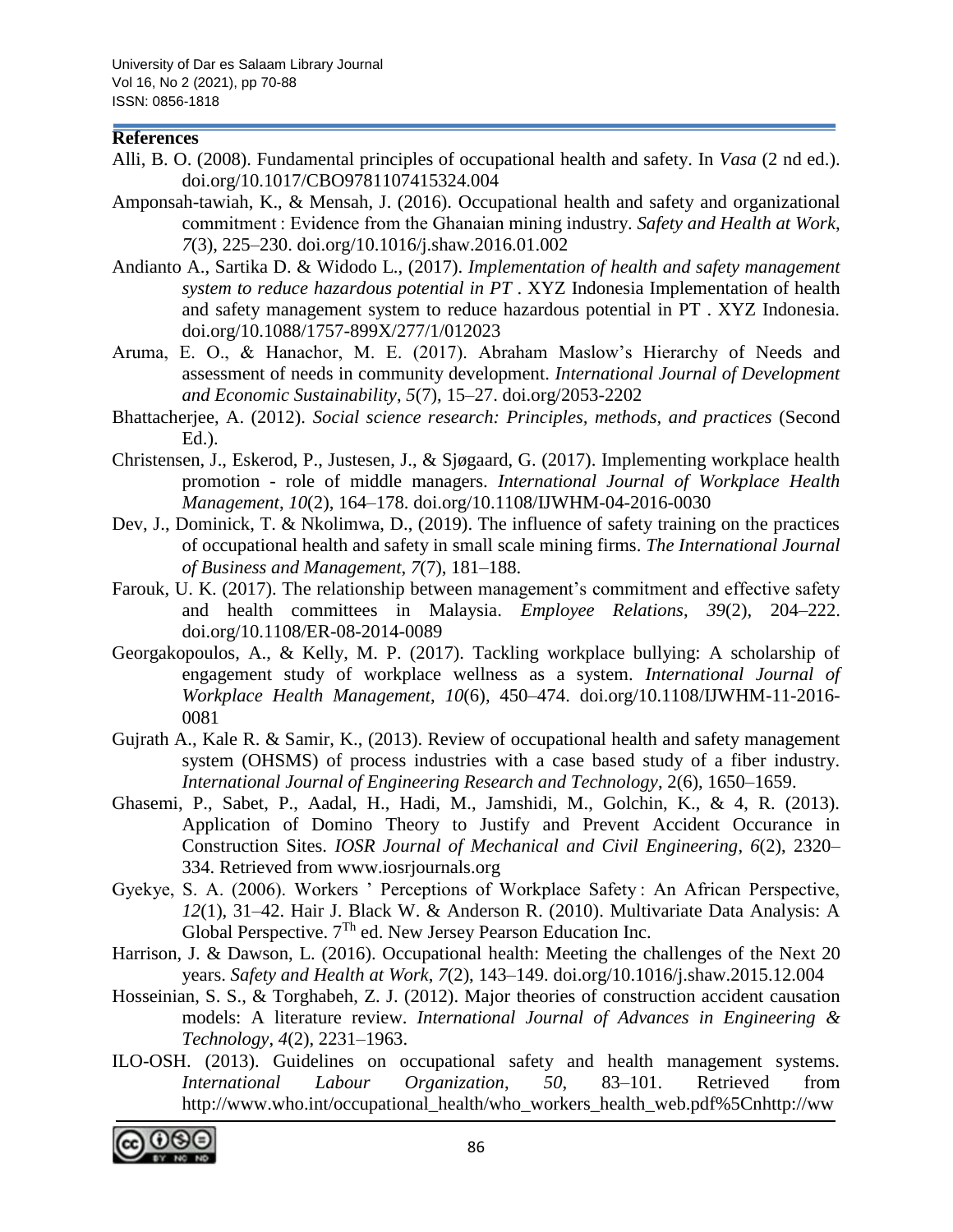Severine S.A. Kessy & Rutasimbala Raymond

w.dol.gov/odep/faqs/people.htm

- ILO. (2011a). *Occupational Safety and Health Management System: A Tool for Continual Improvemnet*. (April), *24*. doi.org/ISBN 978-92-2-124740-1
- ILO. (2011b, April). Occupational Safety and Health Management System: A Tool for Continual Improvemnet. *International Labour Organization*, (April), *24*. doi.org/ISBN 978-92-2- 124740-1
- Jingjing, Z., Qiaomei, Z., Qiang M., Qiwei W., & Suxia L., (2020). Effects of organizational safety on employees' proactivity safety behaviors and occupational health and safety management systems in Chinese high-risk small-scale enterprises. *International Journal of Occupational Safety and Ergonomics*, 26 (1), 101-111. DOI: [10.1080/10803548.2018.1470287](https://doi.org/10.1080/10803548.2018.1470287)
- Kiriliuk O. & Niciejewska M. (2020). Occupational health and safety management in small size enterprises with particular emphasis on hazards identification; *Production Engineering Achievers,* 26(4), 195-201.
- Kgalamono S., Mwila C., Moyo D., & Zungu M., (2015). Review of occupational health and safety organization in expanding economies : The case of Southern Africa. *Annals of Global Health*, 81(4), 495–502. doi.org/10.1016/j.aogh.2015.07.002
- Makin, A. M., & Winder, C. (2008). A new conceptual framework to improve the application of occupational health and safety management systems. *Safety Science*, *46*(6), 935–948. doi.org/10.1016/j.ssci.2007.11.011
- Manyele, S. V, Ngonyani, H. A. M., & Eliakimu, E. (2008). The status of occupational safety among health service providers in hospitals in Tanzania. *Tanzania Journal of Health Research*, 10(3), 159–165.
- Maslow A. H. (1943). A Theory of Human Motivation, Psychological Review, 370-396. hppts//ww.abika.com
- Mohammadfam, I., Kamalinia, M., Momeni, M., Golmohammadi, R., Hamidi, Y., & Soltanian, A. (2017). Evaluation of the quality of occupational health and safety management systems based on key performance indicators in certified organizations. *Safety and Health at Work*, *8*(2), 156–161. doi.org/10.1016/j.shaw.2016.09.001
- Mrema, E. J., Ngowi, A. V., & Mamuya, S. H. D. (2015). Status of occupational health and safety and related challenges in expanding economy of Tanzania. *Annals of Global Health*, 81(4), 538–547. doi.org/10.1016/j.aogh.2015.08.021
- Pejman, G. P. S., Aadal, H. A. M. J., & Kiyanoosh, G. R. (2013). Application of Domino Theory to justify and prevent accident occurance in construction sites. *IOSR Journal of Mechanical and Civil Engineering*, *6*(2), 2320–2334. Retrieved from www.iosrjournals.org
- Rahman, M. S., Mannan, M., Hossain, M. A., & Gani, Aa. M. O. (2018). Awareness of occupational hazards in learning organizations. *Global Knowledge, Memory and Communication*, 68(1/2), 17–32. doi.org/10.1108/gkmc-01-2018-0007
- Robson, L. S., Clarke, J. A., Cullen, K., Bielecky, A., Severin, C., Bigelow, P. L., (…) & Mahood, Q. (2007). The effectiveness of occupational health and safety management system interventions: A systematic review. *Safety Science*, 45(3), 329–353. doi.org/10.1016/j.ssci.2006.07.003